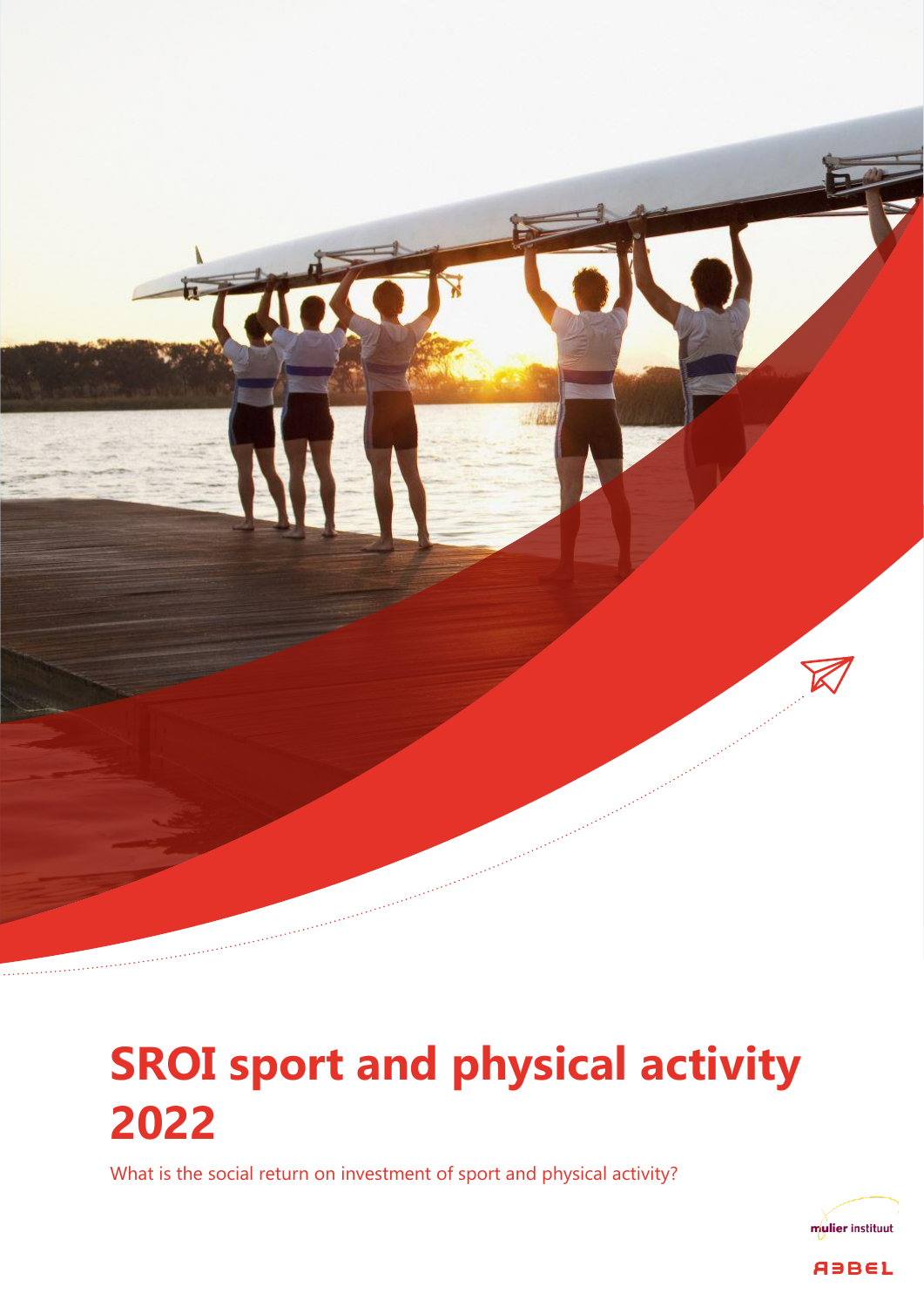# **SROI sport and physical activity 2022**

What is the social return on investment of sport and physical activity?

**Author(s):** Radboud Koning Enno Gerdes Peter van Eldert Paul Hover

**Commissioned by:** Knowledge Centre for Sport & Physical Activity

**Place, date:** Rotterdam, 20 mei 2022

**Status:**

Final

**Rebel Economics & Policy bv** Wijnhaven 23 3011 WH Rotterdam Netherlands +31 10 275 59 95

info@rebelgroup.com www.rebelgroup.com

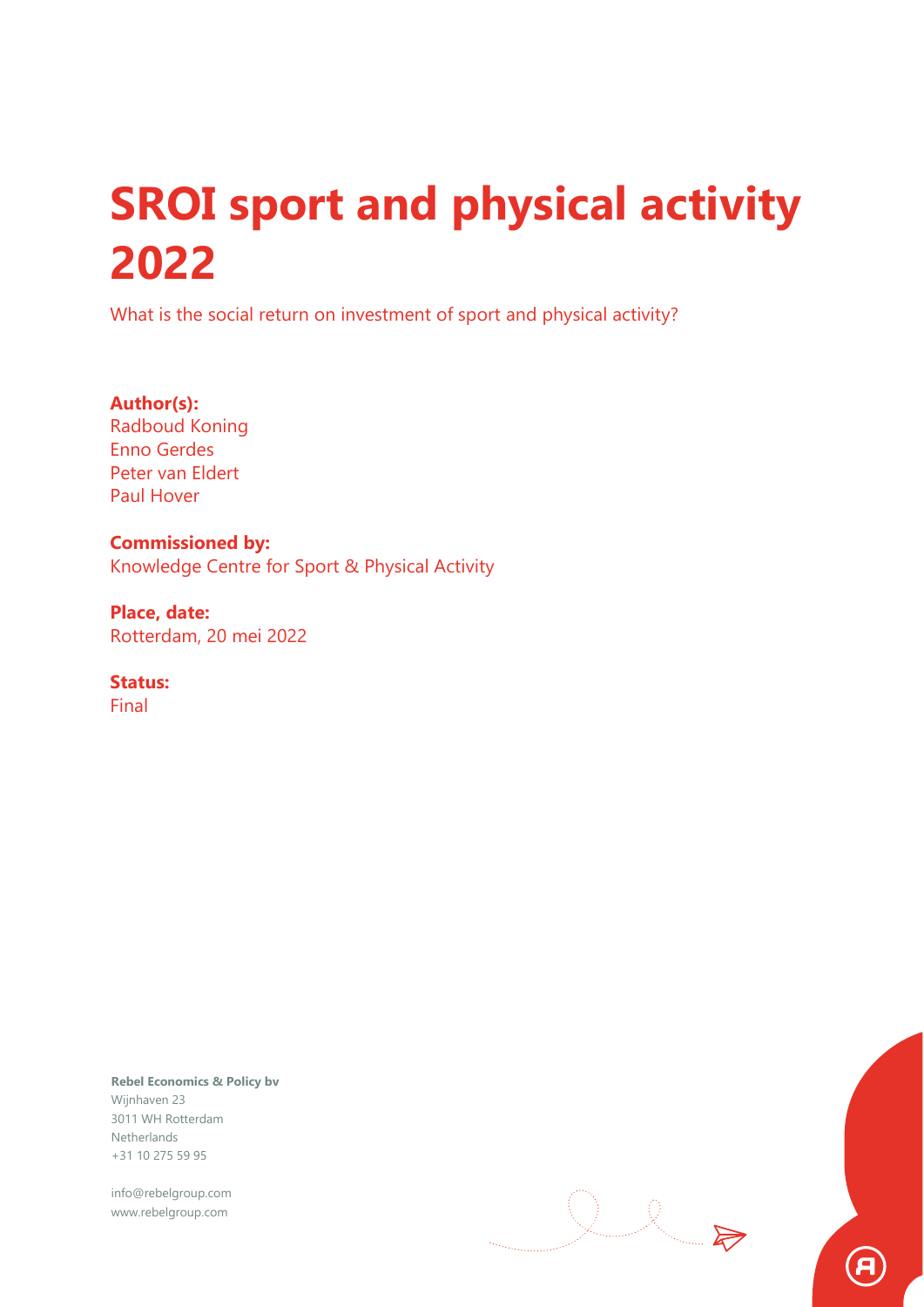# **Table of contents**

| <b>Table of contents</b>                                                 |    |
|--------------------------------------------------------------------------|----|
| 1. Introduction                                                          |    |
| 1.1 Sport and physical activity in politics and policy                   | 4  |
| 1.2 Purpose of this study                                                | 4  |
| 1.3 Principles and definition of SROI                                    | 5  |
| 1.4 Reading guide                                                        | 5  |
| 2. Costs                                                                 | 6  |
| 2.1 Overview of costs in SROI                                            | 6  |
| 2.2 Explanation per cost item                                            | 7  |
| 3. Benefits                                                              | 11 |
| 3.1 Overview of benefits structure in SROI                               | 11 |
| 3.2 Meeting the physical activity guidelines                             | 11 |
| 3.3 Socio-economic value                                                 | 12 |
| 3.4 Value of exercise while not meeting the physical activity guidelines | 13 |
| 3.5 Benefits from volunteering                                           | 14 |
| 3.6 Social effects still underexposed                                    | 14 |
| 4. SROI                                                                  | 16 |
| 4.1 SROI per municipality in the Netherlands                             | 17 |
| 4.2 Costs and benefits per stakeholder                                   | 17 |
| <b>5. Comparison of SROI studies</b>                                     | 18 |
| 5.1 Dutch SROI sport and physical activity 2019                          | 18 |
| 5.2 English and Belgian SROI's sport and physical activity               | 19 |
| 5.3 Economic valuation of sport (UEFA model)                             | 19 |
| <b>6. Discussion</b>                                                     | 21 |
| 6.1 Theme 1: Economic valuation of social effects                        | 21 |
| 6.2 Theme 2: Value of volunteer work                                     | 22 |
| 6.3 Theme 3: Costs of cycling and walking                                | 22 |

[6.4 Theme 4: causality between costs and benefits](#page-22-0) 23

#### **[Appendix 1: consulted persons](#page-28-0) 29**

**[Appendix 2: choices for allocation to municipalities](#page-29-0) 30**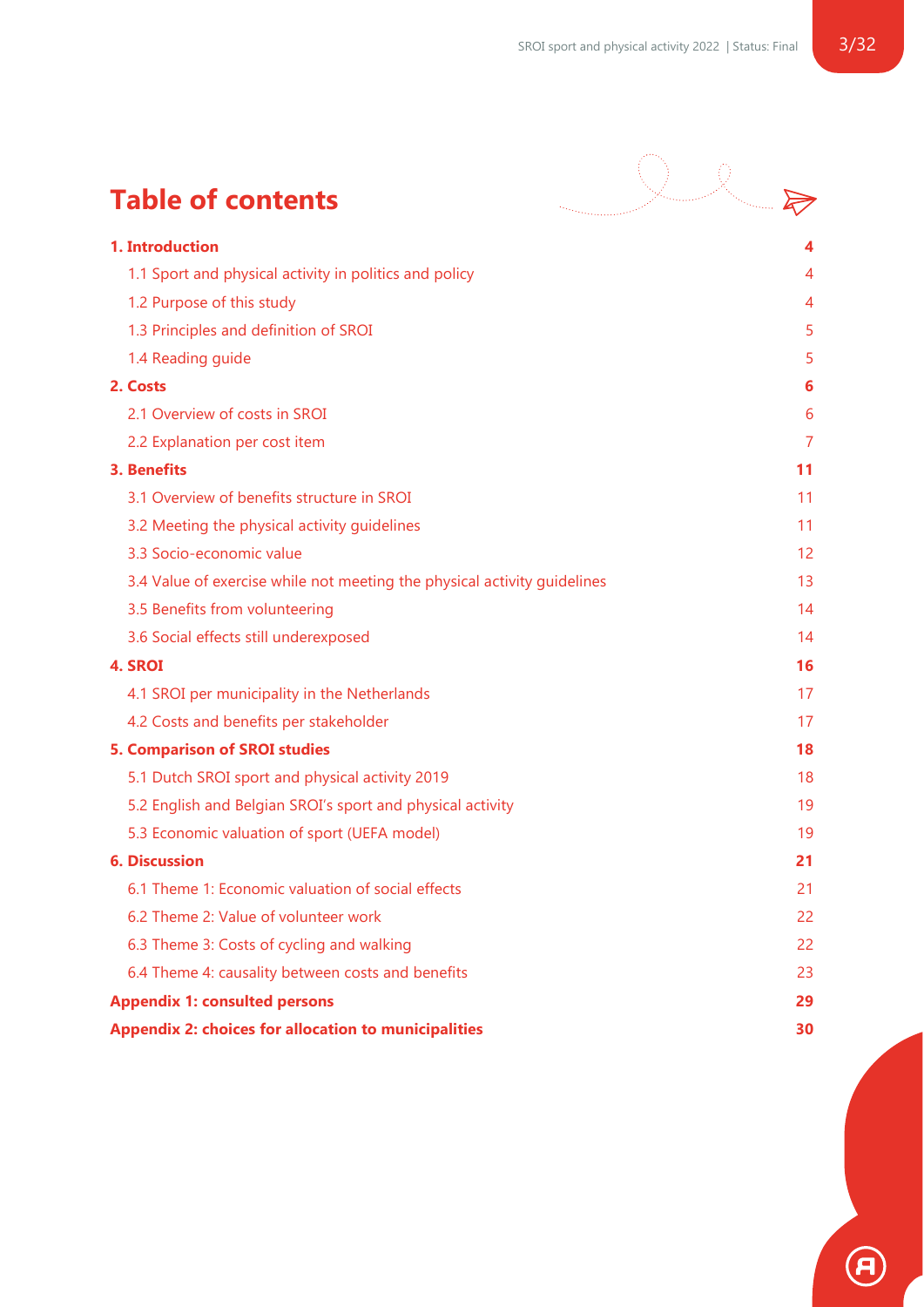## <span id="page-3-0"></span>**1. Introduction**

#### <span id="page-3-1"></span>**1.1 Sport and physical activity in politics and policy**

The importance of sport and physical activity to society is rarely discussed. Many scientists and experts argue for more attention in policy to sport and physical activity. Physical activity contributes to good health, happiness and a more enjoyable life. The ambition of the National Prevention Agreement is that 75% of the Dutch population will meet the physical activity guidelines by 2040. Currently, the figure is about 50%. Experts doubt the feasibility of this target with the current policy. They even speak of "exercise poverty" as a growing social problem.<sup>1</sup>

The pleas from the sector to put sport and physical activity higher on the political agenda have not yet gained traction The Hague, the political center of the Netherlands. Sport and physical activity remained an underexposed theme in the coalition agreement 'Looking out for each other, looking ahead to the future'. In response to the corona crisis, the Dutch House of Representatives unanimously passed a motion<sup>2</sup> to investigate whether sport can be added to the list of essential sectors. Additionally, a petition<sup>3</sup> to consider sport as essential has received over 300,000 signatures. However, the government is unwilling to make any promises about this.<sup>4</sup>

Sport and physical activity are part of autonomous municipal policy. With the wave of decentralization, municipalities have not only been given many more tasks in the social domain, but also the task of cutting back expenses. The allocation of the municipal budget is largely fixed. Whenever cuts have to be made, attention quickly turns to policy areas in which local governments do not have a statutory duty, such as public space, combating poverty and sport and physical activity. This is one of the reasons why the Netherlands Sports Council advocates for sport as a public service and establishing the responsibilities of the national, provincial and local governments in a sports act.<sup>5</sup>

#### <span id="page-3-2"></span>**1.2 Purpose of this study**

To support the public debate on this subject, it helps to know that investing in sport and physical activity pays off. The Social Return On Investment (SROI) makes this transparent. The SROI indicates for the whole of society how much is invested in sport and physical activity and what the benefits are. It offers the tax payer a justification of the resources spent, politicians and administrators the conviction that investing in sport and physical activity can pay off, and the population and the business community the confirmation that they are spending their money wisely.

In 2019, Rebel and the Mulier Institute calculated the SROI of sport and physical activity for the first time.<sup>6</sup> The current study is an update of this earlier study. Newer data have been used and the methodology has been refined. We calculate the SROI once again for the whole of the Netherlands and for all municipalities. Besides this report, there is an infographic available on the website of the Knowledge Centre for Sport & Physical Activity with a summary of the results.

3 <https://nocnsf.nl/nieuws/2022/01/massale-steun-voor-petitie-om-sportlocaties-te-openen>

<sup>1</sup> E.g.<https://www.sportenstrategie.nl/overheid/beweegarmoede-is-vooral-binnen-de-sportparochie-in-het-vizier/>

<sup>2</sup> <https://www.tweedekamer.nl/kamerstukken/detail?id=2021Z24086&did=2021D51147>

<sup>4</sup> Parliamentary letter: "Sport als essentiële sector", 20 januari 2022

<sup>5</sup> <https://www.nederlandse-sportraad.nl/actueel/nieuws/2021/11/25/nlsportraad-wijst-op-essentie-van-sportwet>

<sup>6</sup> De Social Return On Investment (SROI) van sport en bewegen (Rebel & Mulier Institute, 2019).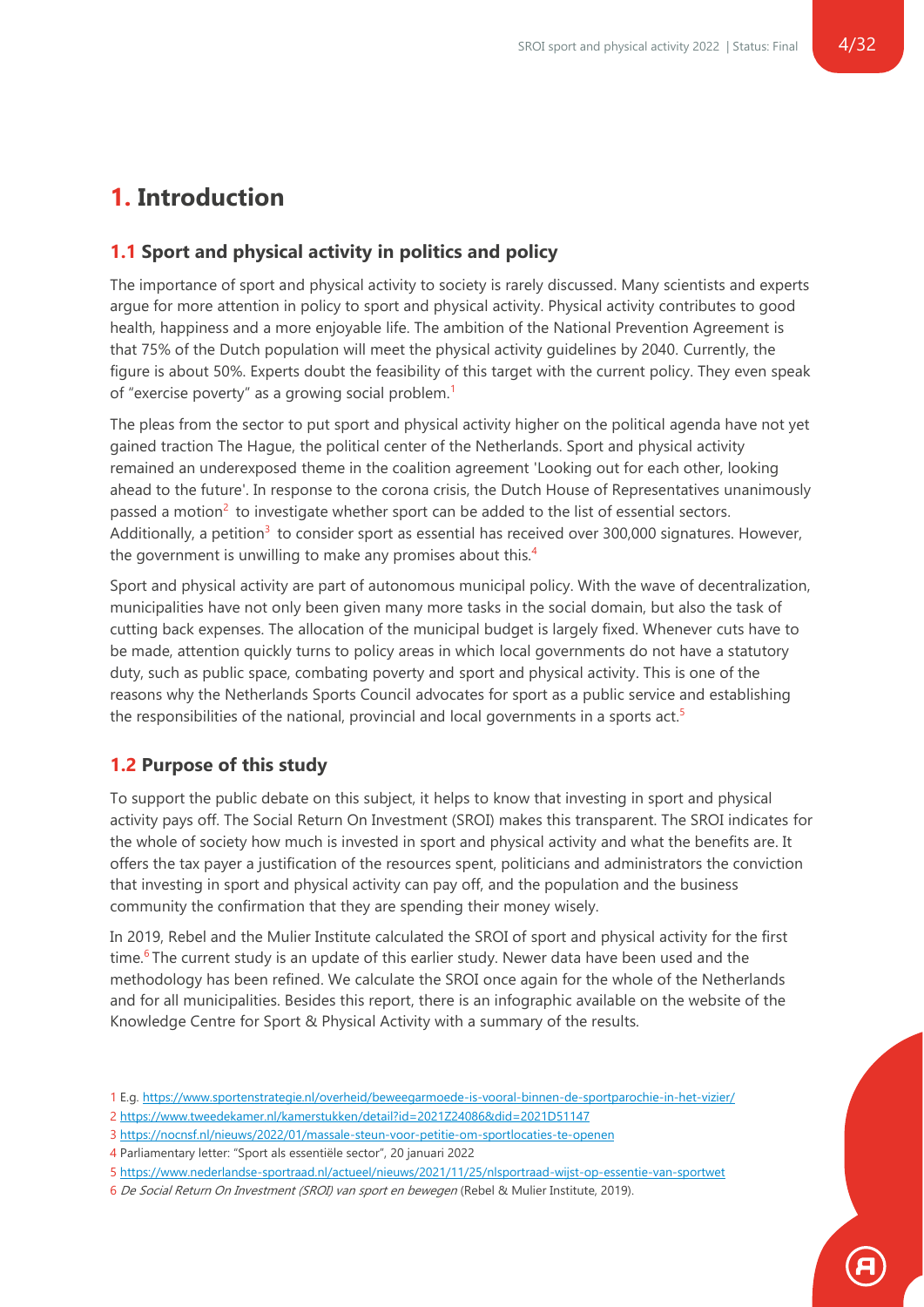#### <span id="page-4-0"></span>**1.3 Principles and definition of SROI**

The SROI is a "snapshot" of costs and benefits in any given year. We strive to work with the most recent data possible. The year 2020 forms the basis for this study. We use the classification of municipalities as they existed in that year and the data files of that year where possible. Where the latter is not possible, we use data from the most recent years before 2020.

Of course, 2020 has been a special year because of the rise of COVID-19 and the consequences this has had for the sport and physical activity sector. Data from 2020 have possibly been influenced by COVID-19 and are not always representative for other years. In this report we always mention in which way COVID-19 may have influenced the data. If a correction is evident, we make it (such as: excluding the costs of support measures from public expenditures). But in other cases, we do not, because this would require assumptions that we cannot always properly make (such as: an estimate of the business turnover of gyms in 2020 without the influence of COVID-19).

As in the earlier SROI study, a demarcation is needed of the themes that are and are not included in the SROI. Central to everything is: sport and physical activity. This is expressed in practical terms by using the physical activity guidelines as a central link in the model: the benefit from sport and physical activity is measured by the number of people that meet the physical activity guidelines – with the exception of the revenue from voluntary work, which is valued differently – and only the costs that directly contribute to people meeting the physical activity guidelines belong in the SROI. This means that the following items are not included:

- Costs and benefits of elite sports and elite sports events
- Costs and benefits from passive sports participation (following sports, live or via media)
- Costs and benefits that are (too) indirectly related to sport and physical activity, such as costs of transport or societal benefits from investing in sustainable sport facilities

As in the previous SROI study, we do not include expenditures of provinces in the study. In 2018 and 2019, the Netherlands Sports Council conducted an introductory tour of all provinces and reported extensively on this.<sup>7</sup> This report shows the budgets for sports, which differ greatly from province to province. The general picture is that costs are mainly incurred for elite sports and only to a limited extent for recreational sports. For this update of the SROI we have contacted several provinces, but this has not led to a substantiated estimate of what share goes to elite sports and what share to recreational sports. As the provincial expenditures are very small in relation to the SROI total, we have chosen not to include these expenditures at all.

#### <span id="page-4-1"></span>**1.4 Reading guide**

Chapter 2 contains a description of the calculated costs and chapter 3 of the benefits. Chapter 4 shows the relationship between the two, i.e. the SROI. The experts and municipalities consulted are listed in Appendix 1 and the assumptions for allocating costs and benefits to municipalities in Appendix 2. Chapter 5 explains the main differences with the previous SROI study and other (international) SROI studies. Chapter 6 contains a more in-depth discussion of the SROI, intended for further exploration and investigation.

7 Verkenning rol provincies in de sport (Netherlands Sports Council, 2018/2019).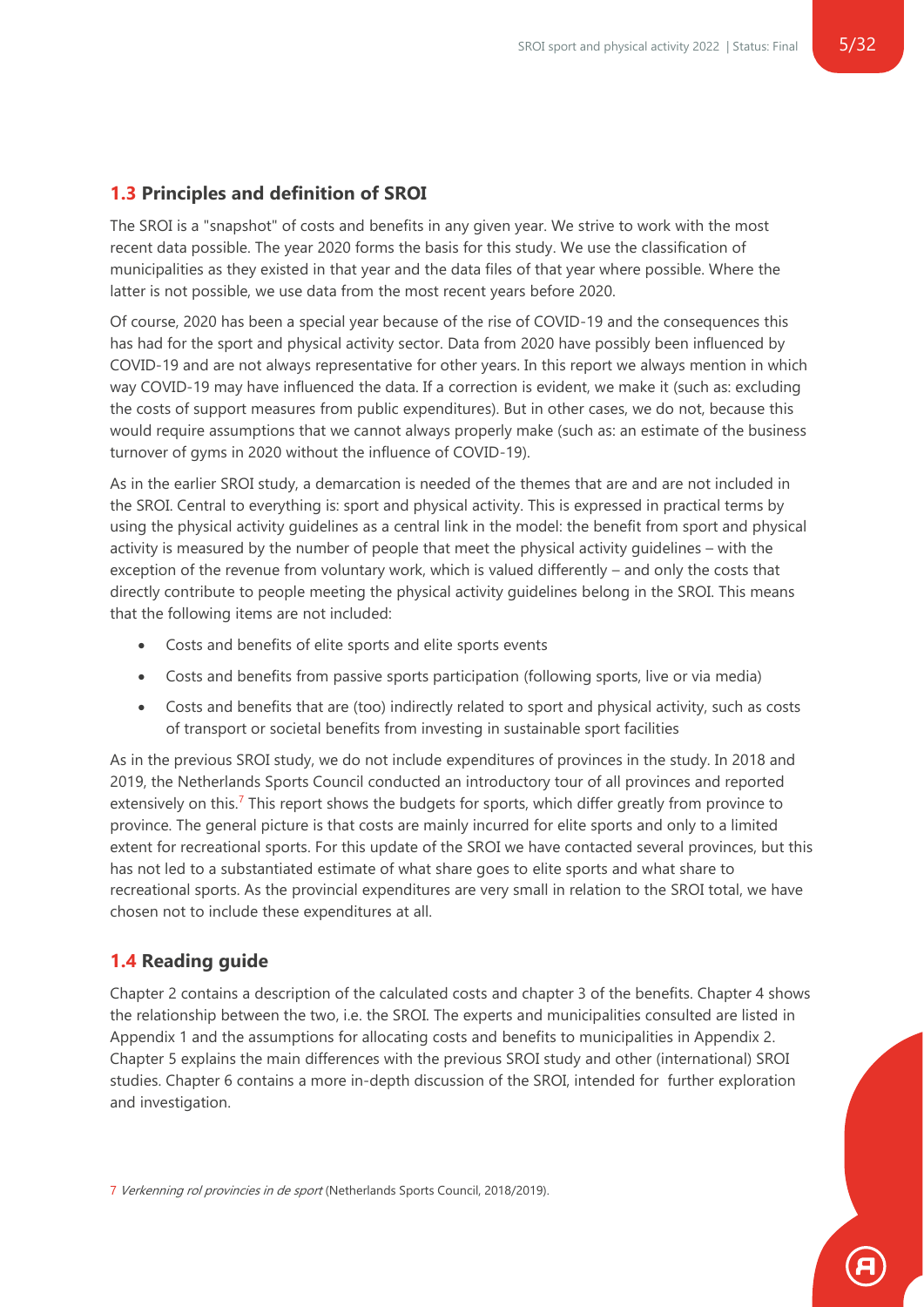# <span id="page-5-0"></span>**2. Costs**

#### <span id="page-5-1"></span>**2.1 Overview of costs in SROI**

In the following table, we show the types of (social) costs and their magnitude in 2020 that we have included in the SROI model. We also list the sources consulted for each type of cost.

Table 2.1: composition of costs for sport and physical activity

| <b>Cost item</b>                                                                          | <b>Amount</b>                                | <b>Sources</b>                                                                                                                                             |  |  |
|-------------------------------------------------------------------------------------------|----------------------------------------------|------------------------------------------------------------------------------------------------------------------------------------------------------------|--|--|
|                                                                                           | <b>Public costs (financed through taxes)</b> |                                                                                                                                                            |  |  |
| Contribution of the Ministry of<br>Health, Welfare and Sport                              | €287 million.                                | www.rijksfinanciën.nl annual report<br>2020, Monitor financiële stromen in de<br>breedtesport 2020, Tussenevaluatie<br>BOSA en SPUK SPORT 2021 (RVO, 2021) |  |  |
| Physical education<br>(contribution of the Ministry of<br>Education, Culture and Science) | €305 million.                                | www.duo.nl (2020) and other public<br>sources                                                                                                              |  |  |
| Sports expenditure by<br>municipalities                                                   | €1,505 million.                              | CBS Iv3 data 2020 (incidentally 2019)                                                                                                                      |  |  |
| Other costs of municipalities                                                             | €376 million.                                | Estimation based on questionnaire                                                                                                                          |  |  |
| <b>Private costs (direct funding)</b>                                                     |                                              |                                                                                                                                                            |  |  |
| Sports clubs and federations                                                              | €1,084 million.                              | NOC*NSF annual report 2020, Monitor<br>financiële stromen in de breedtesport<br>2020, CBS Statline 2020                                                    |  |  |
| Swimming pools                                                                            | €202 million.                                | POS 2019 and CBS Statline 2020, edited<br>by Mulier Institute                                                                                              |  |  |
| Commercial sports providers                                                               | €2,247 million.                              | POS 2019 and CBS Statline 2020, edited<br>by Mulier Institute                                                                                              |  |  |
| Sports equipment                                                                          | €918 million.                                | Consumentenuitgaven aan sport 2016<br>(Mulier Institute, 2016)                                                                                             |  |  |
| <b>Other</b>                                                                              |                                              |                                                                                                                                                            |  |  |
| Volunteer work                                                                            | €2,643 million.                              | www.sportenbewegenincijfers.nl (2020)<br>and other public sources                                                                                          |  |  |
| <b>Total costs</b>                                                                        | €9,569 million.                              |                                                                                                                                                            |  |  |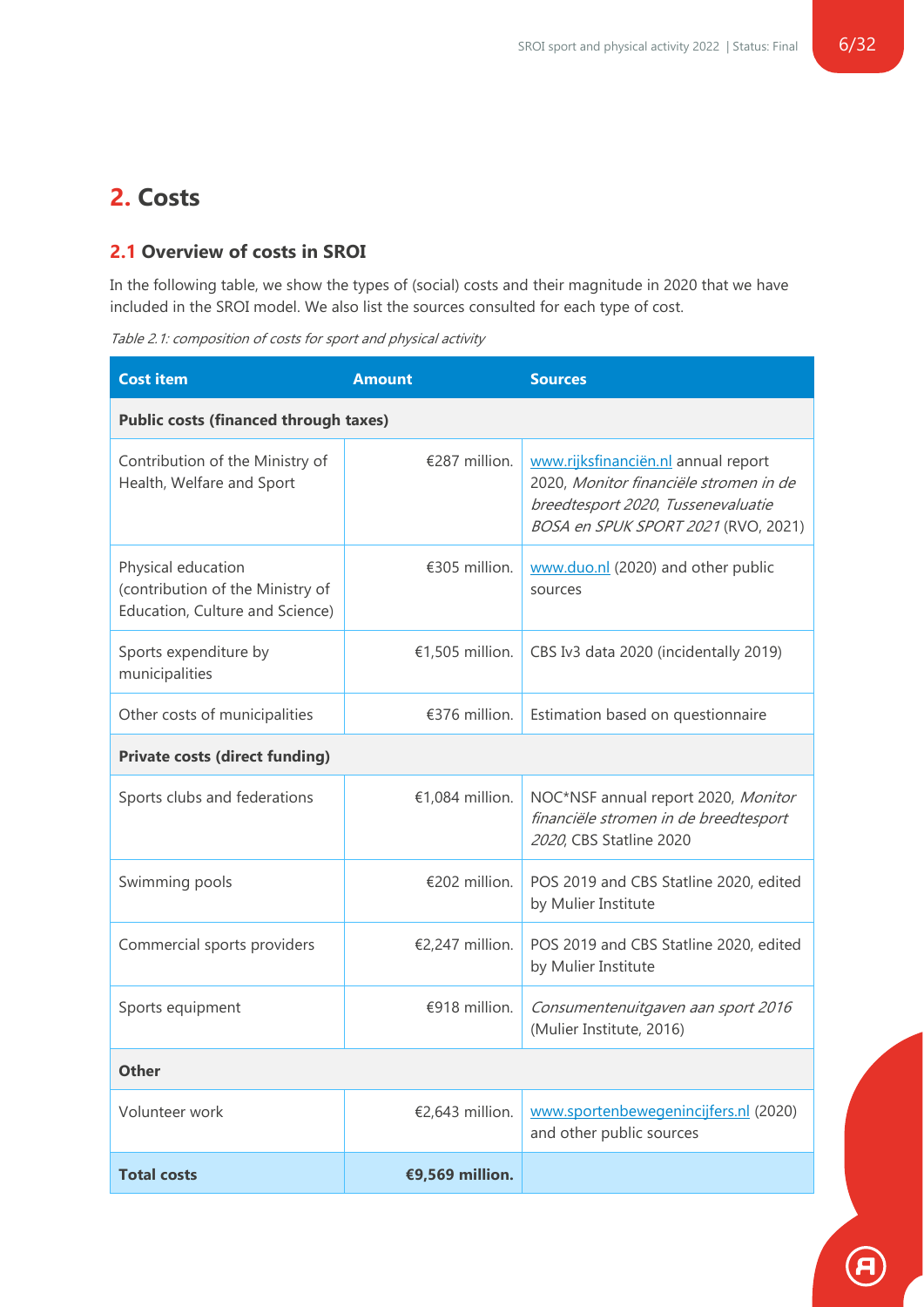#### <span id="page-6-0"></span>**2.2 Explanation per cost item**

#### **General**

There are different financial flows between parties in the sports system. What is considered a cost for one party, is a revenue for another. This creates a complex puzzle, since various corrections are needed in the financial data. Had we not corrected for this, certain costs would be wrongly omitted from the SROI. This concerns the following financial flows:

- Subsidies and contributions from the state (BOSA, SPUK, community sport coaches, etc.) are not included as revenue for sports providers and municipalities.
- Subsidies and contributions from municipalities to sports providers are not included as revenue for the sports providers.
- Contribution payments from sports clubs to federations are not included as revenue for the federations.
- Rental costs of sports providers for facilities (incl. gymnasiums) are not included as revenue for municipalities.

In determining the costs of sports providers (sports clubs, swimming pools, fitness etc.), we look at realized turnover. This is because turnover comes from the pockets of sportsmen and -women and covers the costs of a sports provider.

#### **Contribution of the Ministry of Health, Welfare and Sport**

Part XVI of the Dutch State Budget deals with the Ministry of Health, Welfare and Sport. Article 4.6 specifically considers sport and physical activity. This article is divided into four chapters. The costs in chapter 1 are included in the SROI, being  $\epsilon$ 1.5 million subsidies for a suitable supply of sport and physical activity. Chapter 2 is about elite sports and is outside the scope. In chapter 3, no costs are booked in 2020.

Chapter 4 requires a more in-depth explanation:

- Expenditure on support measures due to COVID-19 are not included, as already explained in chapter 1. These are the TVS - for municipalities and for private persons -, the TASO, and an increase of the guarantee credit of Stichting Waarborgfonds Sport.
- Expenditure on elite sports is outside the scope of the SROI.
- Subsidies under the name 'knowledge and innovation' (such as contributions to knowledge organizations) are also excluded from the SROI. We consider the link with sport and physical activity to be too indirect.
- SPUK and BOSA expenditure is included in the SROI. $8$  For SPUK, we based ourselves on the realized amount of €133.8 million in 2020, as follows from the *Tussenevaluatie BOSA en SPUK*

8 These subsidies arose in 2019 in response to the expansion of the exemption of VAT for sport. This led to additional revenues of €241 million for the state and an additional cost of the same magnitude for sports organizations and municipalities. Sports organizations and municipalities can therefore be fully compensated for the financial disadvantage they suffer. It can be argued that the introduction of the BOSA and SPUK is merely another way of distributing resources between the state and local parties without actually investing more money in sport and physical activity. That would argue that subsidies should not be included. However, since we approach our calculations conservatively, we do include the subsidies. It is very difficult to show how sports organizations and municipalities have accounted this cost disadvantage.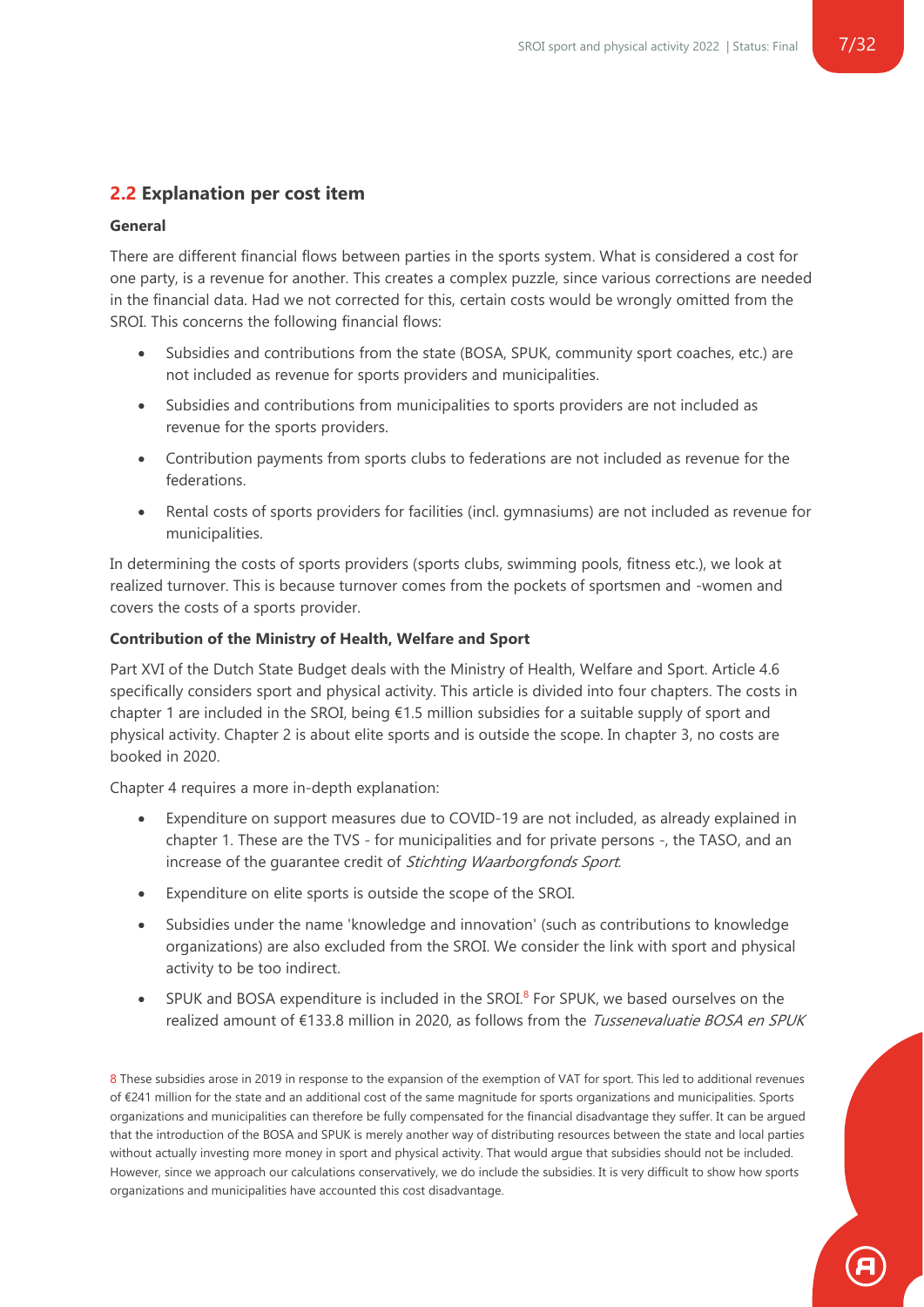SPORT 2021 (RVO, 2021). For the BOSA, no realization figures are presented and we take the expenditure of €56.8 million as reported on www.rijksfinanciën.nl.

• Expenditure by municipalities to support and implement local sports agreements is included in the calculation. This is a realized amount of €12.3 million in 2020. As part of the sub-themes within the National Sports Agreement, subsidies of €68 million have been provided, of which we include €20.5 million in the SROI. According to the budget of the Ministry of Health, Welfare and Sport, this is the part of the subsidies that is not spent on elite sport.

The state also provides subsidies to municipalities for the deployment of community sport coaches. These are not accounted for in the Ministry of Health, Welfare and Sport's budget, but are visible in the contributions from the Gemeentefonds. The Monitor financiële stromen in de breedtesport 2020 (Mulier Institute, 2022) estimates the total size of these subsidies at €62 million in 2020.

#### **Physical education (contribution Ministry of Education, Culture and Science)**

This includes the cost of employing physical education teachers (or group teachers) in primary and secondary schools.

Based on DUO figures, we know how many pupils are in primary and secondary education in the Netherlands (regular and special education). By law, a primary school pupil receives two teaching hours (90 minutes) of physical education – in practice, a secondary school pupil receives slightly more<sup>9</sup> – and there are 39 school weeks in a year. The average group size in primary education is 23 pupils<sup>10</sup> and in secondary education it is between 23 and 24 pupils.<sup>11</sup> The average hourly wage of a primary school teacher is €45 (CBS Statline), we assume the same wage for secondary school teachers (in practice, it may be slightly higher). By combining these figures we arrive at an estimate of the total costs of physical education.

#### **Sports expenditure and other municipal costs**

By far the most public money for sport and physical activity comes from municipalities. Statistics Netherlands (CBS) publishes Information for Third Parties (Iv3) every year. The Iv3 contains financial information of all municipalities, with a subdivision to policy themes through so-called 'task areas'. Task areas 5.1 and 5.2 concern sports: sports policy & activation, and sports facilities. These costs are included in the SROI. We use the actual figures of 2020, excluding the income from rent and from specific governmental benefits.<sup>12</sup> Because of the applied corrections on income, the total amount (€1,505 million) differs from the net expenditure in the Monitor sportuitgaven gemeenten 2020 (€1,174 million).

The influence of COVID-19 on the expenditure of municipalities seems limited.<sup>13</sup> The influence seems to mainly concern the (rental) income.

The sport budget does not represent all municipal costs for sport and physical activity. Often a part of the relevant costs are in poverty policy (e.g. a sports fund), health (e.g. exercise interventions for the elderly), education (e.g. provision of school swimming) and public space (e.g. playgrounds, skate parks,

9 Lesuren bewegingsonderwijs in Nederland (Mulier Institute, 2021).

11 Groepsgrootte in het vo (Regioplan, 2016).

<sup>10</sup> <https://www.poraad.nl/kind-onderwijs/onderwijskwaliteit/groepsgrootte-basisonderwijs-daalt-verder>

<sup>12</sup> A third income category within the IV3 data is 'income from other goods and services'. It is unclear what exactly falls within this category. We have not corrected for this.

<sup>13</sup> Monitor sportuitgaven gemeenten 2020 (Mulier Institute, 2021).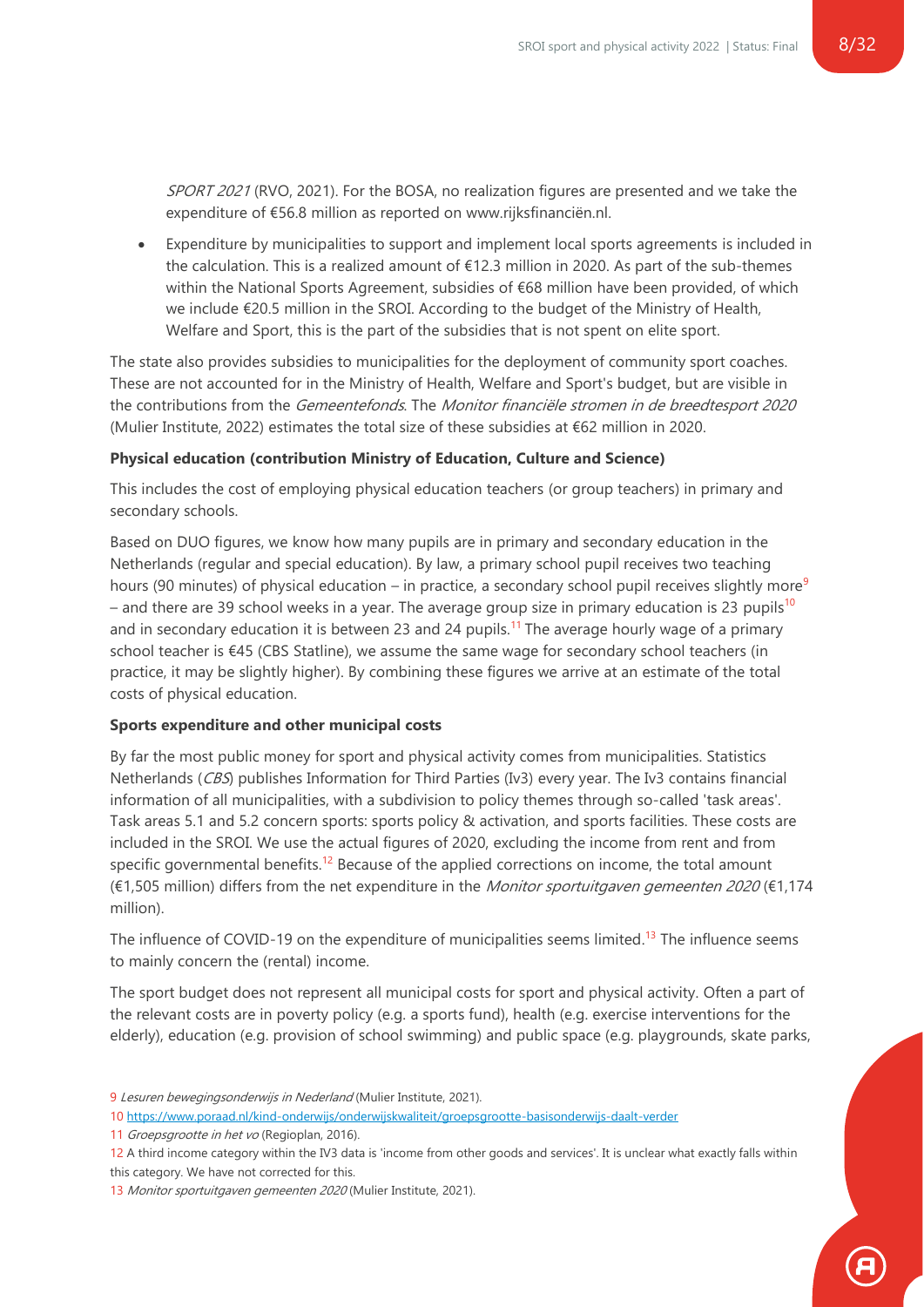courts and fitness equipment). On the other hand, sometimes – in large municipalities – elite sports expenditure is included in the budget, whilst this should not be taken into consideration. Based on an inquiry among 11 Dutch municipalities on the level of these cost items, we have determined an average mark-up of 25% on top of the municipal sports budget. This is a rather rough estimate and for reasons of conservatism we have chosen to place it on the relatively high side. Table 2.1 shows the estimated amount, under the heading 'other municipal costs'.

#### **Sports clubs and federations**

Sports clubs together generated a turnover of €1,130 million in 2020 (CBS Statline). Almost 60% of this amount consists of membership fees, lesson fees and entrance fees. The other revenue items are: subsidies, sponsorship and advertising fees, canteen sales and other revenues. The total revenue is lower than in previous measurements (2009, 2015 and 2018). It is very likely that the corona measures are the cause of this, as evidenced by the low share of canteen sales in the measurement of year 2020.

Since sports clubs sometimes also receive operating grants from municipalities, we have corrected for this, as explained earlier. The share of "subsidies and direct contributions" in the total turnover of sports clubs was about 11% in 2020 (CBS Statline). We have therefore deducted this from the total amount.

The income of sports federations consists – in addition to the contribution payments of sports clubs – roughly of the basic funding from NOC\*NSF and sponsorship fees. The annual accounts of NOC\*NSF show the amount of money earmarked for basic funding of sports federations in 2020. This is a realized amount of €18.2 million. Sponsorship income is estimated at €57.5 million.<sup>14</sup>

#### **Swimming pools and commercial sports providers**

The net turnover of swimming pools (excluding subsidies and direct contributions) in 2020 was: €202 million (CBS Statline).

We distinguish various types of commercial sports providers. We define commercial sports providers as all entrepreneurial sports providers that are affiliated with the Platform Ondernemende Sportaanbieders (POS). The CBS publishes financial figures for most distinguished groups of commercial sports providers on CBS Statline. There are separate sports statistics for fitness centers, swimming pools, horse riding schools, gyms, water sports centers and other facilities (including golf courses, squash centers and billiard centers). We have taken the CBS turnover data for all those sports providers in 2020.

Two types of providers are missing from the CBS sports statistics, but they are affiliated with the POS: dance and yoga schools. This is a fairly large group with an important role in meeting the sport and physical activity guidelines. To include them in the SROI, we estimate the total turnover for this group. Dance and yoga schools can, in principle, be seen as an intermediate form of a fitness center and a gym. Therefore, for the turnover of these schools we take the average turnover of fitness centers and gyms from the CBS sports statistics. We multiply this average by the number of dance and yoga schools in the Netherlands in 2019, estimated by the POS, to arrive at the total turnover of dance and yoga schools.

As with sports clubs and swimming pools, we make an adjustment for the income of these providers from subsidies and direct contributions, so far as this information is known.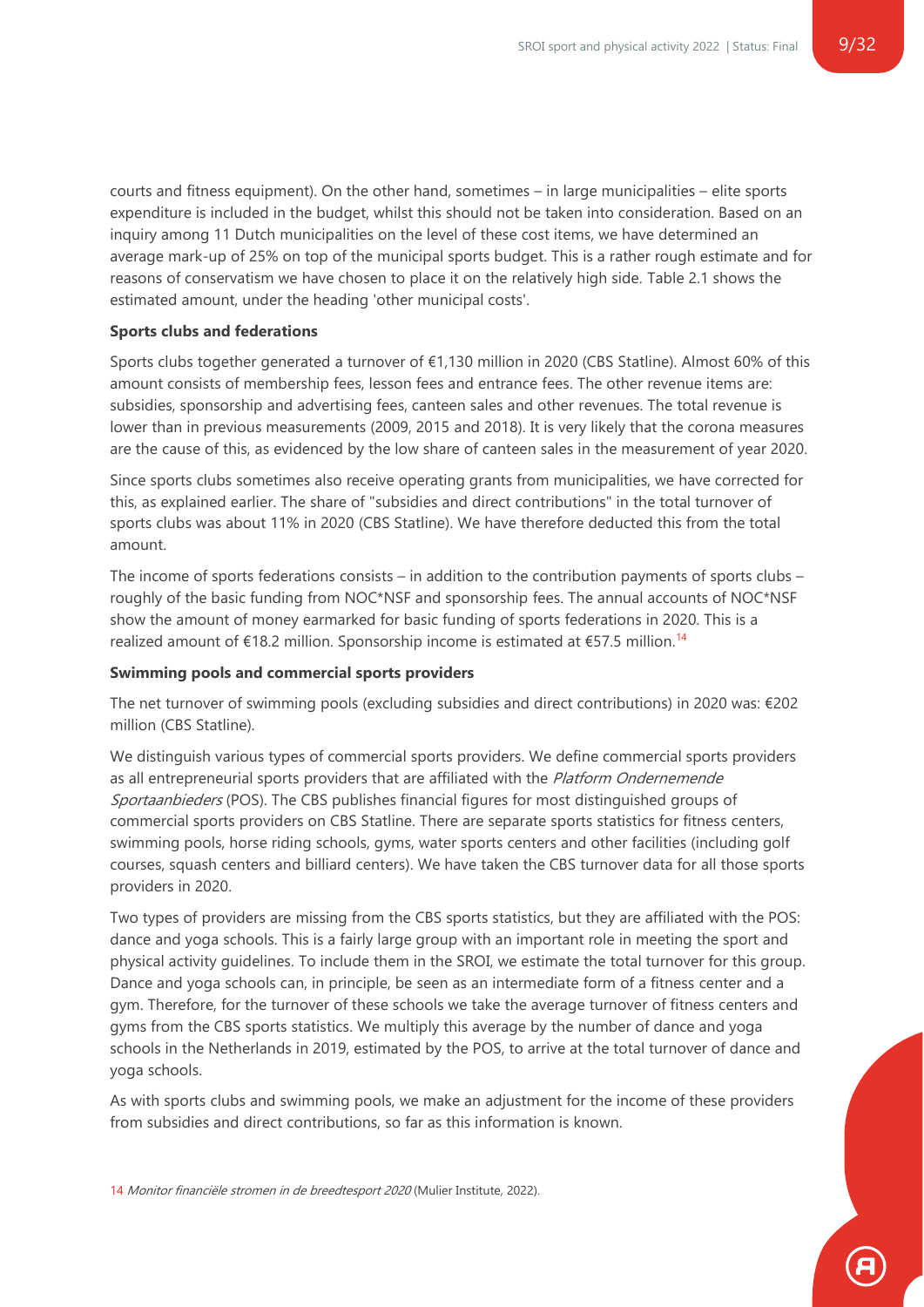#### **Sports equipment**

There are several sources that report the average expenditure of a household on sports equipment. The *Sportsatellietrekening* (CBS) shows a total amount of  $\epsilon$ 2,600 million in 2019.<sup>15</sup> The study Consumentenuitgaven aan Sport <sup>2016</sup> (Mulier Institute, 2016) shows much lower amounts. For 'sports clothing and shoes' and 'other sports items', the total amount from this study adds up to about  $\epsilon$ 867 mln. The same study names this large difference and states that there may be several causes, such as a difference in data collection method – CBS uses turnover of companies, Consumentenuitgaven aan Sport 2016 uses answers to questionnaires - and definition differences  $-$  CBS for example also counts expenditures of 'non-profit institutions'. Enquiry reveals that these are expenditures of sports clubs.

We choose to use amounts from the *Consumentenuitgaven aan Sport 2016* study for the SROI.<sup>16</sup> Because it is a relatively old study, we use indexes to get the prices to price level 2020. We choose this study as a starting point because sports equipment in the *Sportsatellietrekening* is too broadly defined for our study. First, we cannot include the expenditures of sports clubs, because that would result in us double counting the costs of sports clubs (which we already included through their turnover). Second, CBS includes categories that fall outside the scope of the SROI, such as expenditures on television subscriptions, veterinary services for horses, tents and camping goods, transport to sports matches, sports cars, etc.

#### **Volunteer work**

Sports is to a large extent made possible by volunteering. The investment of time by volunteers can be seen as a social cost. Their efforts can be valued economically by looking at the 'replacement value': how much would it cost to replace the volunteers by professionals? The percentage of active volunteers in sports aged 12 and older is 9%.<sup>17</sup> Using the facts that there are more than 15 million Dutch people in that age group (CBS Statline), that the average time commitment for volunteer work is 4 hours per week (Vrijwilligerswerk 2020, CBS), that a year has 52 weeks and that the gross minimum wage is nearly 10 euro's per hour<sup>18</sup>, the societal cost of volunteer work in Dutch sports is approximately €2.768 mln. However: a part of the volunteers already receives a (limited) compensation for their work. This has to be corrected for, since this is already included in the costs of the sports clubs. According to CBS Statline, the costs of sports clubs consist of about 11% of non-paid personnel. With this correction the social costs of voluntary work amount to €2.643 mln.

15 <https://www.cbs.nl/nl-nl/longread/rapportages/2021/de-nederlandse-sporteconomie-2019/4-sportbenodigdheden>

16 Recently, the study Consumentenuitgaven aan Sport 2019-2021 (Mulier Institute, 2022) was also released. However, that report only gives percentages, not absolute amounts of expenditure, which makes it less useful for the SROI. 17 <https://www.sportenbewegenincijfers.nl/kernindicatoren/vrijwilligerswerk>

18 <https://www.rijksoverheid.nl/onderwerpen/minimumloon/bedragen-minimumloon/bedragen-minimumloon-2020>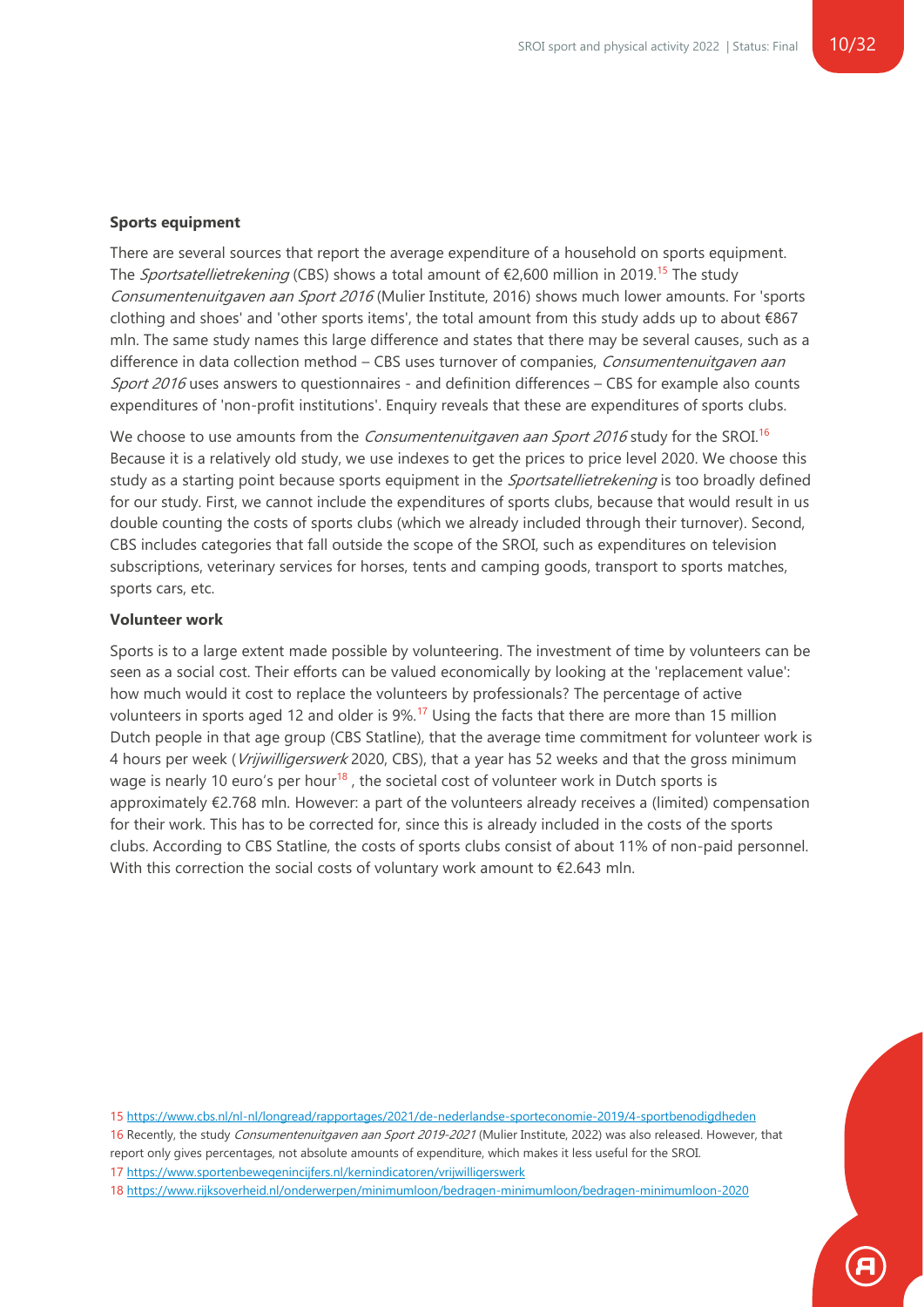# <span id="page-10-0"></span>**3. Benefits**

#### <span id="page-10-1"></span>**3.1 Overview of benefits structure in SROI**

We base the societal benefits of sport and physical activity on two things: the number of people that structurally exercise (enough) and the socio-economic value of sport and physical activity per individual. The following table summarizes the values applied and the total societal benefits that is included in the SROI. After that we will explain the different parts of the calculation.

|                                                                                                                        | <b>Youngsters</b>    | <b>Adults</b>    | <b>Elderly</b>  |
|------------------------------------------------------------------------------------------------------------------------|----------------------|------------------|-----------------|
| Age category                                                                                                           | 5-19 years           | $20-64$ years    | $65+$ years     |
| Percentage of people meeting<br>the physical activity guidelines                                                       | 49,7%                | 54,2%            | 38,2%           |
| Number of people                                                                                                       | 2.913.000            | 10.240.000       | 3.393.000       |
| Value per year of lifelong sport<br>and physical activity                                                              | €1.543               | €2.034           | €1.944          |
| <b>Benefits</b>                                                                                                        | €2,234 million.      | €11,290 million. | €2,519 million. |
| Subtotal                                                                                                               | $£16,043$ million.   |                  |                 |
| Additional effect of sport and<br>physical activity for people<br>that do not meet the physical<br>activity guidelines | €7,144 million.      |                  |                 |
| Benefits from volunteer work                                                                                           | €2,643 million.      |                  |                 |
| Social effects                                                                                                         | <b>PM</b>            |                  |                 |
| <b>Total benefits</b>                                                                                                  | €25,831 million + PM |                  |                 |

Table 3.1: structure of the benefits from sport and physical activity

#### <span id="page-10-2"></span>**3.2 Meeting the physical activity guidelines**

Measurements regarding how many people meet the physical activity guidelines are made at various times and in various ways. A first source is the *Gezondheidsmonitor*. Measurements for this monitor occur every four years at the moment, but the intention is to increase the frequency to every two years. The Gezondheidsmonitor is a cooperation between the National Institute for Public Health and the Environment (RIVM), the different Municipal Health Services (GGD'en) and CBS. The big advantage for us is that it provides data for the Netherlands as a whole and for each municipality separately. That is why we use it in this study. A disadvantage is that municipal figures for the age group of 4 to 18 years are missing, because the number of observations is too small in many municipalities. Data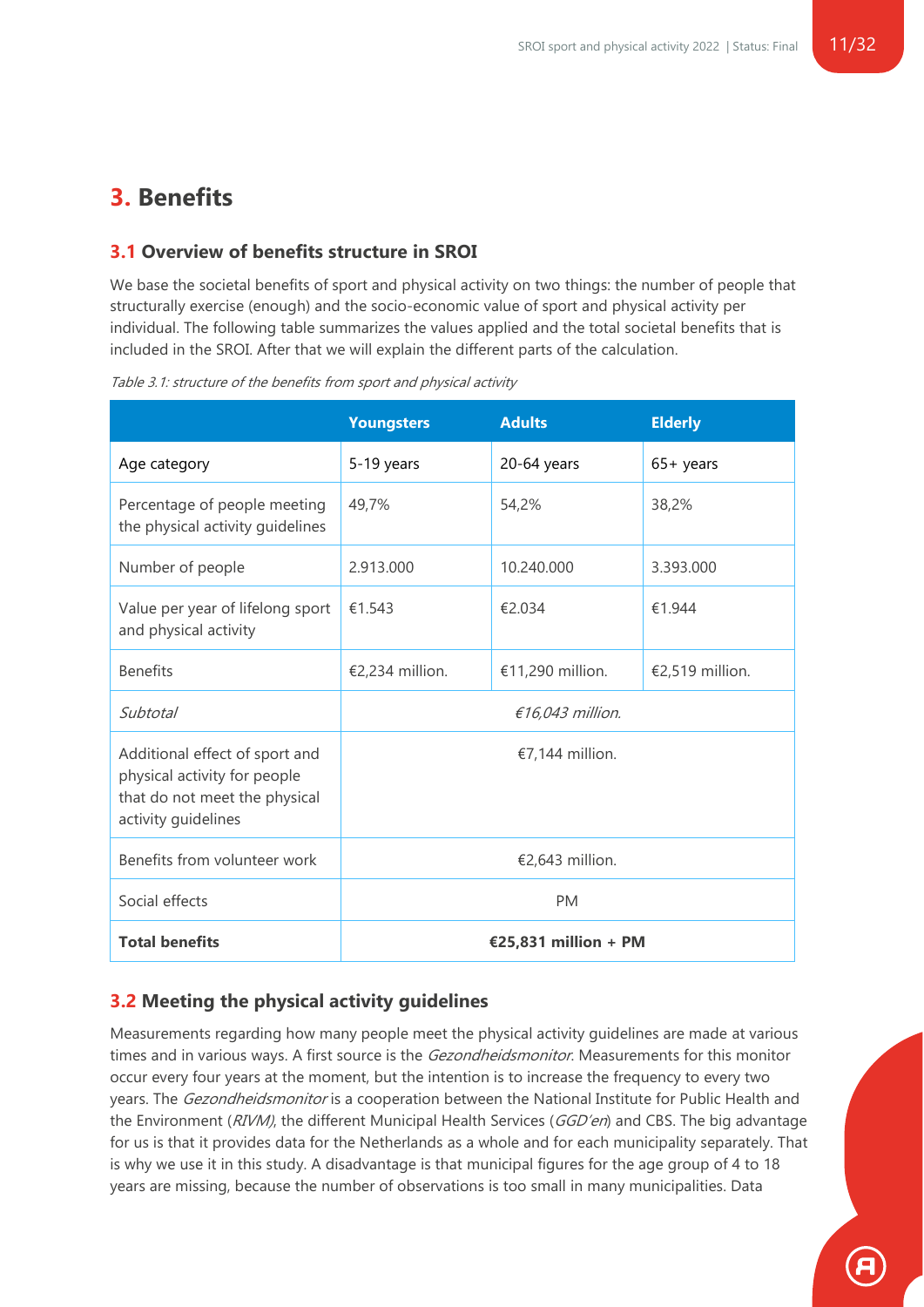collection for the Health monitor is done through surveys. A different monitor, the Leefstijlmonitor, also provides data on the percentage of people who meet the physical activity guidelines. This monitor, a collaboration between the RIVM and CBS, measures on annual basis but only generates national figures. Data is collected through a combination of survey and home visits. The latter was not possible in a significant part of 2020 due to the corona measures in place at the time. Therefore, there are doubts about the reliability of the data from the Leefstijlmonitor 2020.

In 2020, according to the *Gezondheidsmonitor*, 50.4% of the people met the physical activity guidelines. That COVID-19 has had an impact on our sport and physical activity participation is certain, but it is uncertain how high this percentage would have been in a world without the pandemic. Based on the annual data from the Leefstijlmonitor, the percentage of the Gezondheidsmonitor seems to be more or less on the trend line since 2014.<sup>19</sup> This gives us confidence that 50.4% is not significantly different from a world in which COVID-19 had not existed.

#### <span id="page-11-0"></span>**3.3 Socio-economic value**

The value of sufficient physical activity follows from the report *De sociaaleconomische waarde van* sport en bewegen (Ecorys, 2021). Values have been calculated for an average Dutch person who exercises sufficiently – compared to not exercising or hardly exercising – over his/her entire life span. These are net present amounts, discounted to today's value.<sup>20</sup> In the research report, values are presented for the age groups 5-24 years, 25-54 years and 55+ years. For our study, we recalculated these for the age groups 5-19 years, 20-64 years and 65+ years, as this is (more or less) in line with the age groups in the *Gezondheidsmonitor*. For each age group we have taken the average of the ranges of values for sport and physical activity outlined in the study as the basis for the SROI calculation. The results also show how the SROI would change if one were to take the lower or upper end of these ranges.

The following figure summarizes the different effects of sport and physical activity that are discussed in the report De sociaaleconomische waarde van sport en bewegen (age 5-24).

Figure 3.1: Value of sport and physical activity broken down into effects (age 5-24) – available in Dutch only

19 See[: https://www.rivm.nl/leefstijlmonitor/bewegen](https://www.rivm.nl/leefstijlmonitor/bewegen)

20 At the level of specific sport and physical activity interventions, the value of sport and physical activity can be derived from extra minutes of exercise. For this approach we refer to the study Impact Routes Sport en Bewegen (HAN, 2022).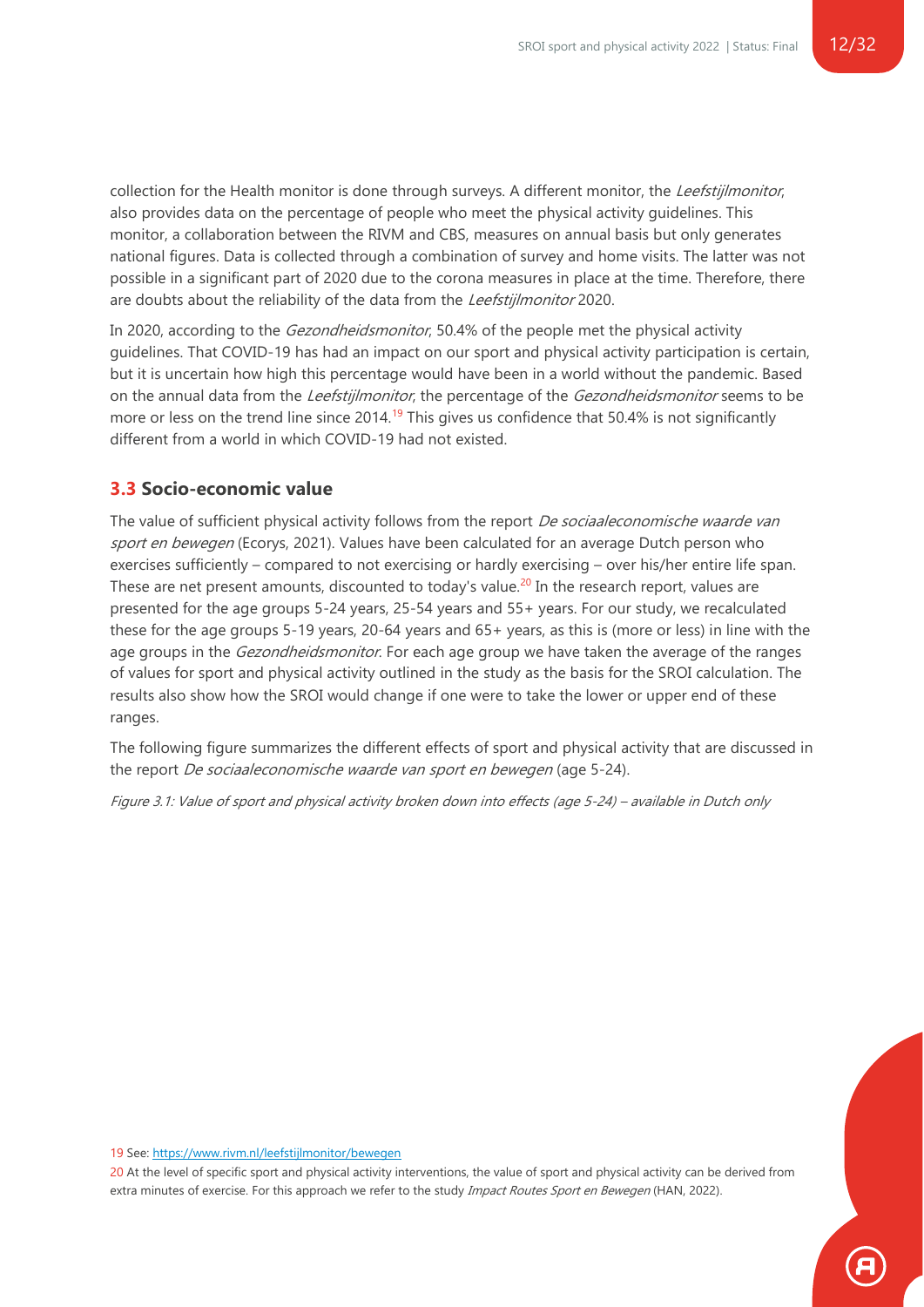

Maatschappelijke waarde van sporten en bewegen (contante waarde, 5-24 jarige)

The health effects arise because people who exercise have a lower chance of developing certain health conditions, such as cardiovascular disease or type II diabetes. Although there is also a greater chance of injuries, on balance sport and physical activity reduces healthcare costs. People also live longer (life expectancy) due to sport and physical activity and they live longer in better health (quality of life). Health effects also have a direct impact on the labour market: a healthier person reports sick less often and is more productive in the hours that he/she works. The social effects of sport and physical activity include young people having a lower chance of showing criminal behaviour and reaching higher learning achievements. In addition, it provides extra social capital (expansion of the social network, sense of belonging) and fun.

An important difference between our study and that of Ecorys is the time perspective. The SROI produces an annual 'snapshot', whereas the Ecorys study calculates values for structurally sufficient exercise over a person's entire life span. Therefore we have converted the total values from that study per age group back to an annual value per age group, taking into account the average life expectancy and a discount rate of 2.25%.<sup>21</sup> This means that the benefit per person of meeting the physical activity guidelines is approximately €1,500 to €2,000 on an annual basis, see table 3.1.

#### <span id="page-12-0"></span>**3.4 Value of exercise while not meeting the physical activity guidelines**

Not only people who meet the physical activity guidelines<sup>22</sup> experience positive effects from sport and physical activity. An often-heard saying is: "exercise is good, more exercise is better". Most health gains are achieved in the step from not moving at all to moving a bit. Overall, there are diminishing returns on each additional minute of exercise.<sup>23</sup> In the British 2019 SROI study, the minutes of exercise below the physical activity guidelines are also valued according to a so-called "linear-dose response

23 <https://www.allesoversport.nl/thema/gezonde-leefstijl/hoeveel-moet-je-minimaal-bewegen-om-gezonder-te-worden/>

<sup>21</sup> The discount rate is a percentage with which expected values in the future are calculated for a 'base year'. This is necessary because a euro today is worth more than a euro a year from now. The level of the discount rate indicates how fast the depreciation takes place in the future.

<sup>22</sup> The physical activity guidelines also recommend – depending on the age group – muscle and bone strengthening exercises and not too much sitting. The focus in this section is on the 'time component' of the guidelines.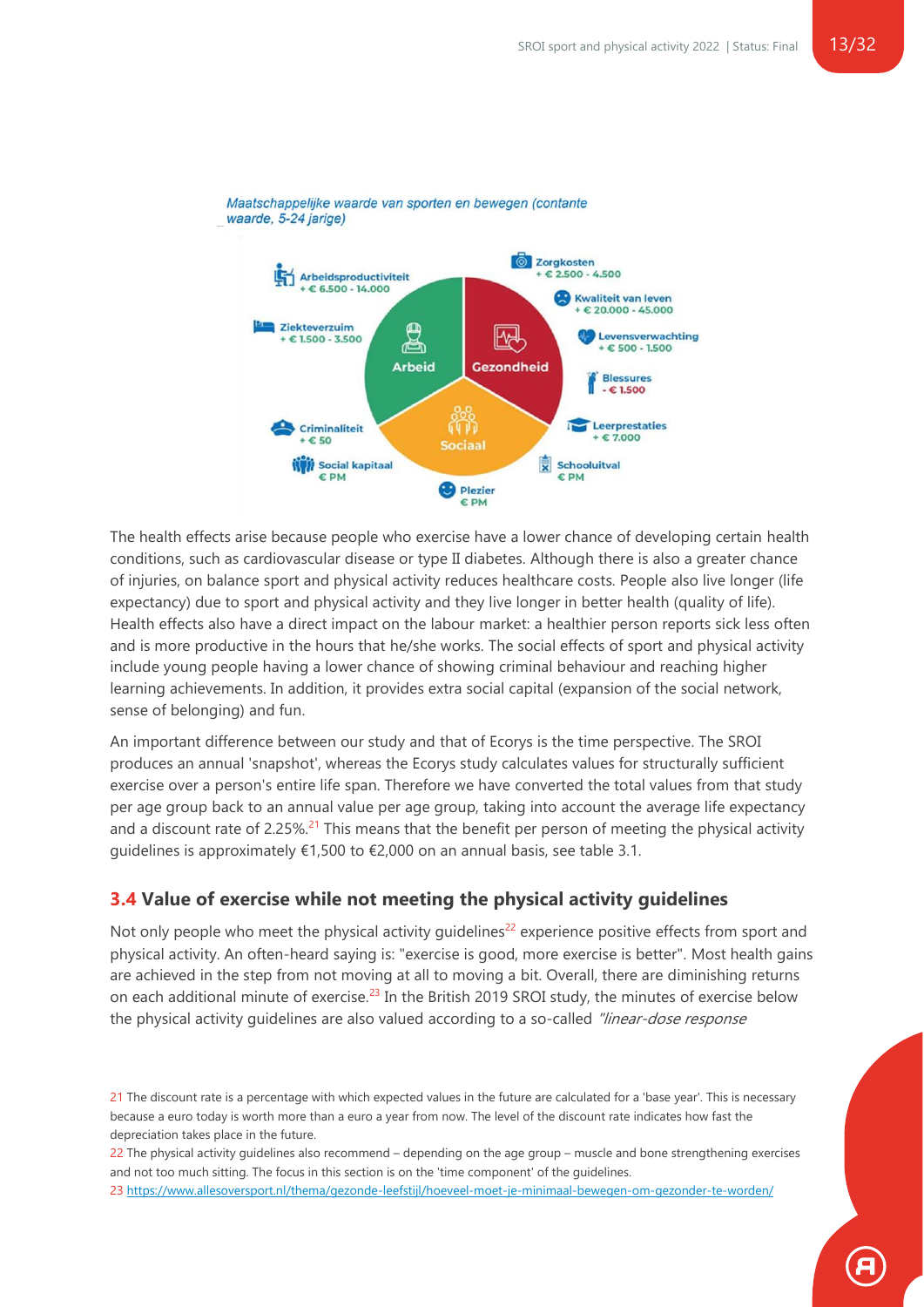relationship".<sup>24</sup> We follow the same approach in our study. We assume that people who do not meet the physical activity guidelines are equally distributed. In other words: of this group 10% does not move and experiences zero effect, the next 10% moves an average of 15 minutes per week and experiences 10% of the value of sport and physical activity, another 10% moves an average of 30 minutes per week and experiences 20% of this value, etc. This leads to a surcharge of €7,144 million on top of the previously calculated benefits.

In the following figure, we have graphically represented this approach.

Figure 3.2: Assumed relationship between exercise minutes and benefits

Allocated benefits of sport and physical activity 120% 100% 80%

75

90

105

120

60

The linear relationship probably underestimates rather than overestimates benefits. The British researchers also observe this. The reason is that the first few minutes of exercise produce the most health gains, but we have not assigned a proportionate extra value to these minutes. Furthermore, because of our conservative approach, we have also not assigned any additional returns to people who exercise more than the guidelines.

135

150

165

180

Minutes of exercise

195

#### <span id="page-13-0"></span>**3.5 Benefits from volunteering**

60%

40%

20%

 $\Omega$ %

 $\circ$ 

15

 $30$ 

Assumed relation: lineair growth Likely relation: diminishing benefits

45

A generally accepted assumption in social cost-benefit analyses and similar studies is that the benefits of volunteering are as high as the costs, i.e. the effort put in by volunteers.<sup>25</sup> Therefore, we use the same amount that was presented in chapter 2 as costs: €2,643 mln.

### <span id="page-13-1"></span>**3.6 Social effects still underexposed**

The effects in the report *De sociaaleconomische waarde van sport en bewegen* are mainly focused on health improvement through sport and physical activity. With sufficient exercise the chance of several diseases, as discussed earlier. But the Netherlands currently lacks a (complete) economic valuation of the social effects of sport and physical activity. The positive effects on learning performance and contribution to preventing (juvenile) crime are included in the aforementioned study, but for other

<sup>24</sup> Social Return on Investment of Sport and Physical Activity in England (Sheffield Hallam University, 2019).

<sup>25</sup> See e.g. Werkwijzer voor kosten-batenanalyse in het sociale domein (SEO, 2016).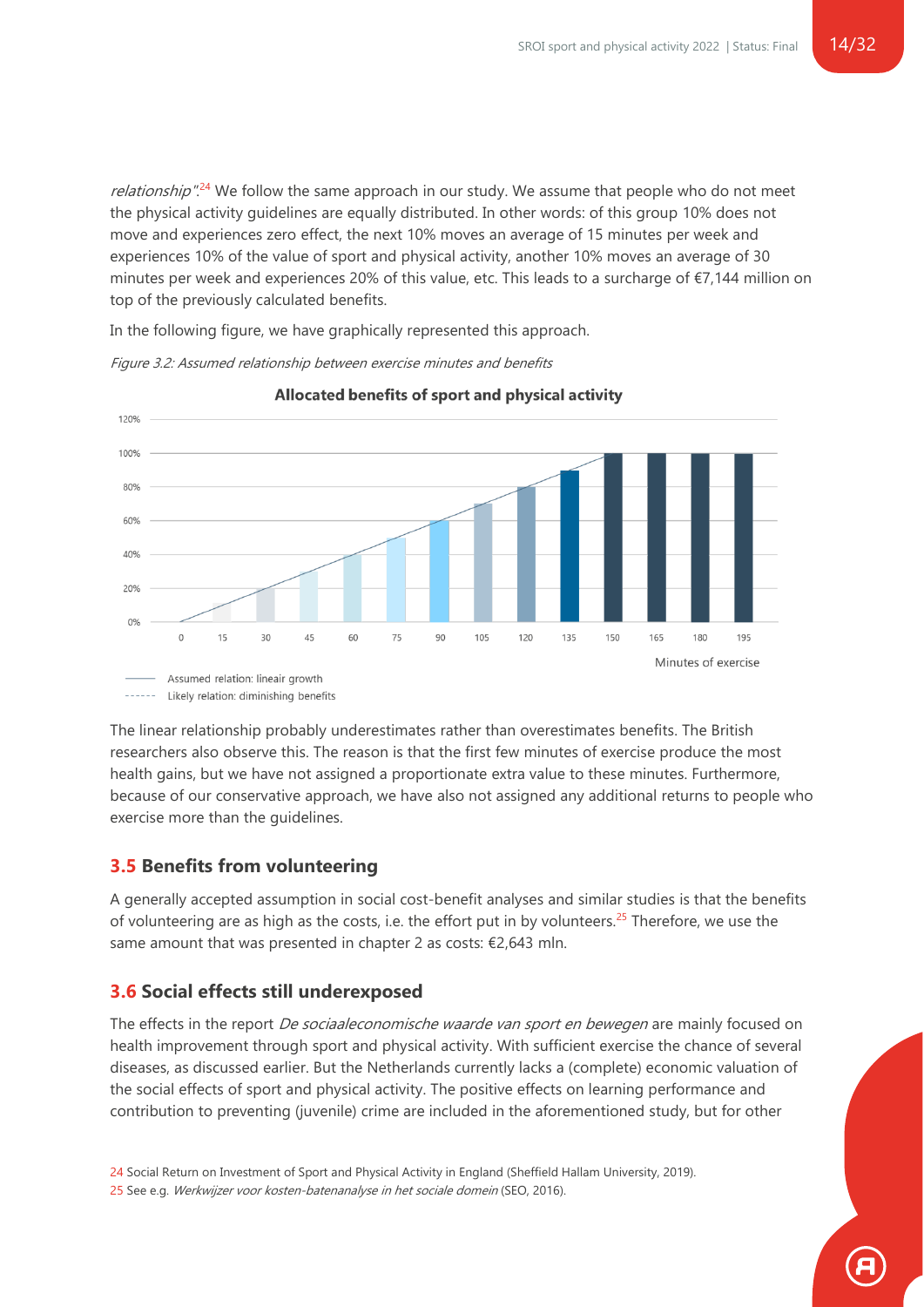social effects – pleasure, social capital, etc. – no proper economic valuation has been made yet. We will deal with this theme in more detail in section 6.1.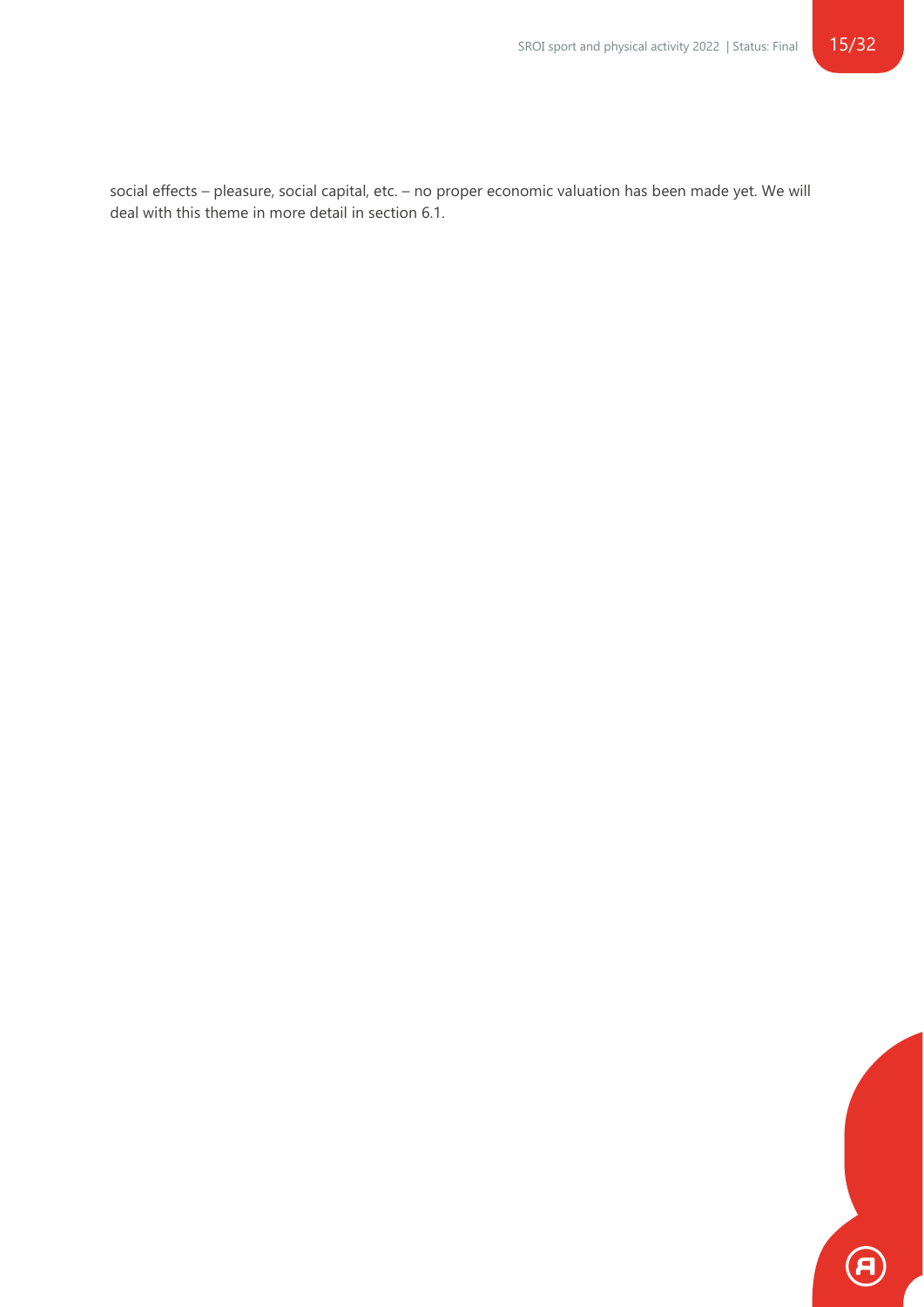# <span id="page-15-0"></span>**4. SROI**

The SROI of sport and physical activity is estimated at 2.70. This means that the social benefits of sport and physical activity are 2.7 times higher than the costs. The total calculated costs are €9,569 million and the benefits €25,831 million. It is important to note that we calculate the benefits somewhat conservatively by (i) including social effects (almost) only qualitatively and (ii) approaching the value of exercise under the physical activity guidelines as a linear relationship.

When the lower end of the values from *De sociaaleconomische waarde van sport en bewegen* (Ecorys, 2021) is taken, the SROI changes to 1.82. At the top of the range it changes to 3.58.

| Costs (in $f$ million)                                             |         | Benefits (in $\epsilon$ million)     |              |
|--------------------------------------------------------------------|---------|--------------------------------------|--------------|
| Commercial sports providers                                        | € 2,247 | Quality of life                      | € 15,270     |
| Sports expenditures by<br>municipalities                           | € 1,505 | Labour productivity                  | € 2,893      |
| Sports clubs and federations                                       | € 1,084 | Learning outcomes                    | € 1,905      |
| Sports equipment                                                   | €918    | Healthcare costs (incl.<br>injuries) | € 1,671      |
| Other municipal costs                                              | € 376   | Absence from work                    | €723         |
| Physical education (Ministry of<br>Education, Culture and Science) | € 305   | Life expectancy                      | € 704        |
| Contribution of the Ministry of<br>Health, Welfare and Sport       | € 287   | (Juvenile) crime                     | € 21         |
| Swimming pools                                                     | € 202   | Social capital & fun                 | <b>PM</b>    |
| Volunteer work                                                     | € 2.643 | Volunteer work                       | € 2,643      |
| <b>Total</b>                                                       | €9,569  | <b>Total</b>                         | €25,831 + PM |

Figure 4.1: SROI broken down into types of costs and benefits (amounts in  $\epsilon$  million)

For society as a whole, therefore, there is an added value in investing in sport and physical activity. This stresses the importance of continuing to invest in sport and physical activity as a society. An important note is that the SROI is not an instrument for the analysis of specific projects and that it cannot reflect the effects of a single investment decision. If one wishes to chart the effects of a specific intervention, such as the construction of a sports facility, additional deployment of community sport coaches or the organization of a new sports event, a social cost-benefit analysis or similar type of impact study would be the obvious choice. Similarly, the SROI is not an instrument for justifying one single cost used in the calculations, such as the expenditures on sports equipment or expenditures by municipalities. This is because the effectiveness of that specific expenditure is unkwon.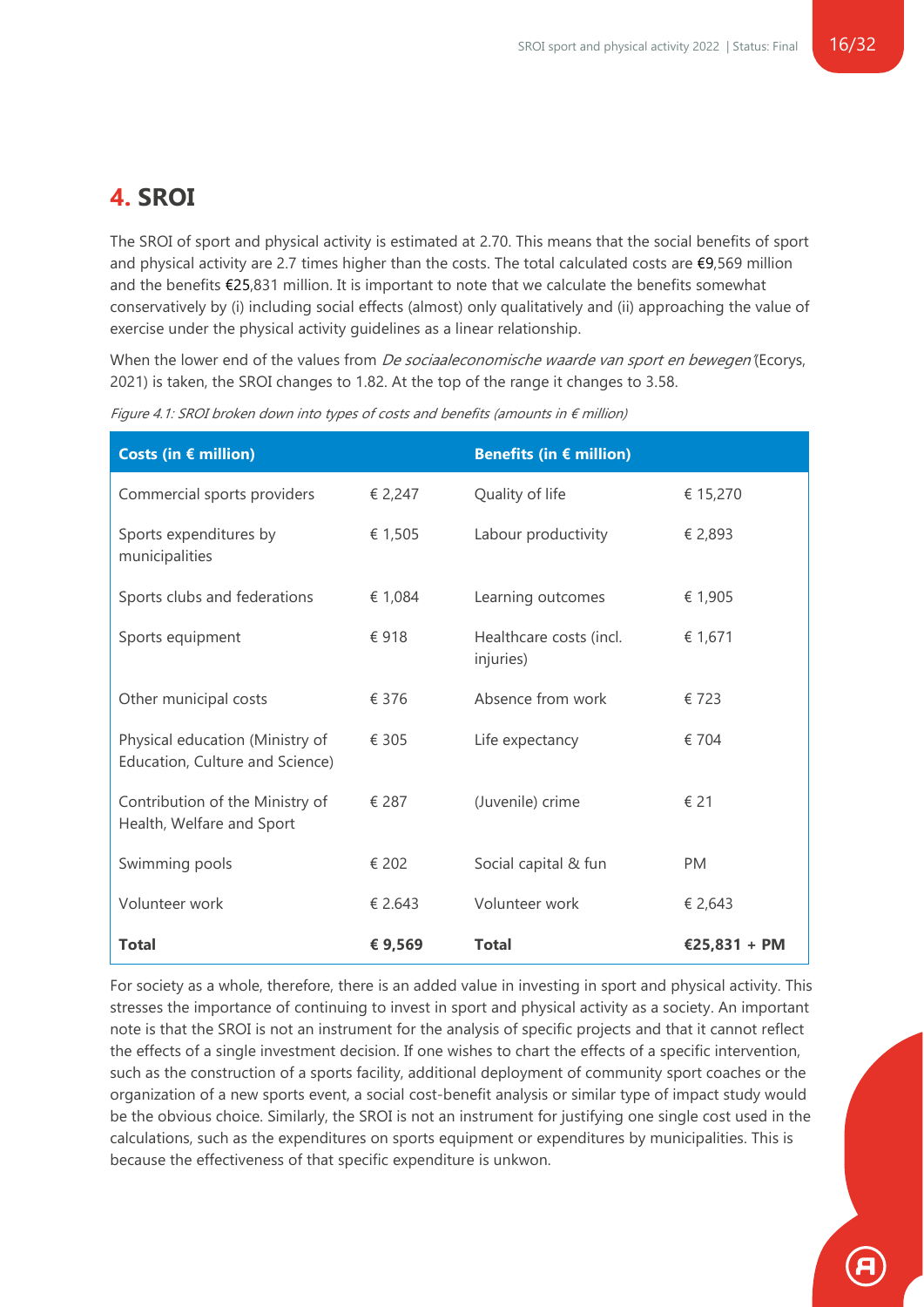#### <span id="page-16-0"></span>**4.1 SROI per municipality in the Netherlands**

It is possible to calculate the SROI at a lower geographical level, e.g. per municipality. After all, they are the most important public investors in sport and physical activity. Our research shows that the SROI in municipalities varies between 1.80 and 3.55. Important for the interpretation of results is that we (can) calculate the SROI in an area and not the SROI of an area. In other words, the SROI for any given municipality reflects the costs incurred by the local society and the resulting social benefits, but not the costs and benefits of governmental action in that municipality.

Determining factors for the SROI calculation in a municipality are:

- the percentage of people meeting the physical activity quidelines
- the level of municipal expenditures
- the number of inhabitants and the proportion that are members of sports clubs and do sports on a weekly base

The latter is used for the allocation of certain cost items to each municipality. Appendix 2 contains the assumptions we use to allocate costs and benefits to all municipalities. The Knowledge Centre for Sport & Physical Activity has the model we built, in which the estimated SROI per municipality can be found.

#### <span id="page-16-1"></span>**4.2 Costs and benefits per stakeholder**

The study of Ecorys describes in words which parties benefit from sport and physical activity. As soon as there is more than one beneficiary of an effect, it becomes difficult to determine the exact share per stakeholder. We have made an estimate, based on the descriptions by Ecorys and our own insights. Together with the various cost items, this leads to the following overview:



Figure 4.2: Allocation of costs (red) and benefits (green) in the SROI (amounts in  $\epsilon$  million)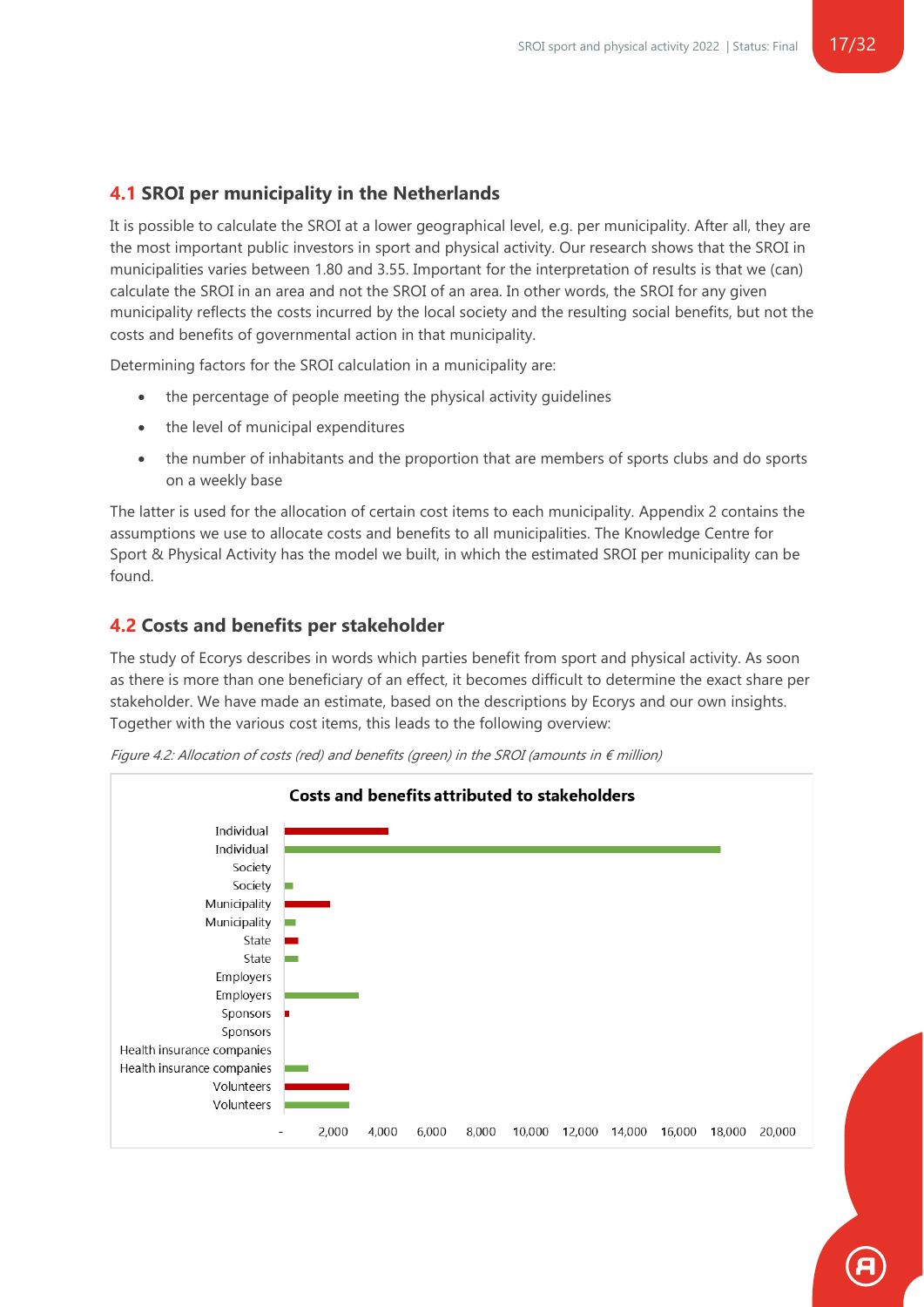# <span id="page-17-0"></span>**5. Comparison of SROI studies**

This SROI study is not the only one of its kind. Several SROI studies on sport and/or physical activity are now circulating, both in the Netherlands and abroad.<sup>26</sup> In this chapter, we compare our SROI study with a number of others: the previous SROI study of 2019, the English SROI study of sport and physical activity from 2019 and a Flemish SROI study of 2022, and the model developed by UEFA for football. We only zoom in on the biggest differences.

### <span id="page-17-1"></span>**5.1 Dutch SROI sport and physical activity 2019**

In 2019, we published the SROI of sport and physical activity in the Netherlands for the first time. Since then, new data and studies have become available. In addition, we have made a number of other methodological choices. The main adjustments in the current SROI compared to 2019 are:

- 1. New data have been added to the model, with the year 2020 being used as the basis as often as possible (physical activity guidelines 2020, municipal expenditure 2020, etc.).
- 2. A new study on the socio-economic value of sport and physical activity has been published, including an estimate of the value for people aged 55 and over (this category was previously missing).
- 3. At municipal level, in addition to the costs of sport, additional costs for physical activity are now included (public space, education, social domain, etc.).
- 4. In the past, we only calculated benefits for people who met the physical activity guidelines, but this time we also calculate benefits for people who exercise but do not meet these guidelines.
- 5. In this study, we have been able to make a better approximation of the expenditure of commercial sports providers.
- 6. The costs and benefits of volunteers in sport are now part of the SROI. Although both are assumed equally high, it affects the balance of the SROI.
- 7. We used the average value per individual who does sport and physical activity, rather than the lower end of the range. The reason is that in the current SROI calculation we are quite complete in listing the relevant costs, while in several parts we are still conservative in calculating the benefits.

In 2019, we calculated a national SROI of 2.51. In this update, the SROI is 2.70. If – purely for illustration purposes – we were to put the 'new' data into the 'old' model, the SROI changes to 2.05. There are two main reasons why this figure is lower than the original 2.51. Firstly, there are higher contributions from central government, due to the introduction of the BOSA and SPUK in 2019. Secondly, the value per individual who does sport and physical activity in the newest Ecorys study is lower than before.<sup>27</sup> The adjustments in the methodology of the current SROI study (points 3 to 7 above) sometimes have a

#### 26 <https://ijbnpa.biomedcentral.com/articles/10.1186/s12966-020-00931-w>

27 Although the lower end of the bandwidth has gone up in the new Ecorys study, this is mainly due to a different discount rate now being used. If the old discount rate of 3% (instead of 2.25%) were used, the amounts in the Ecorys study for 2021 would be lower. For the SROI we calculate the values back to an amount per year, which in fact results in a lower amount per individual.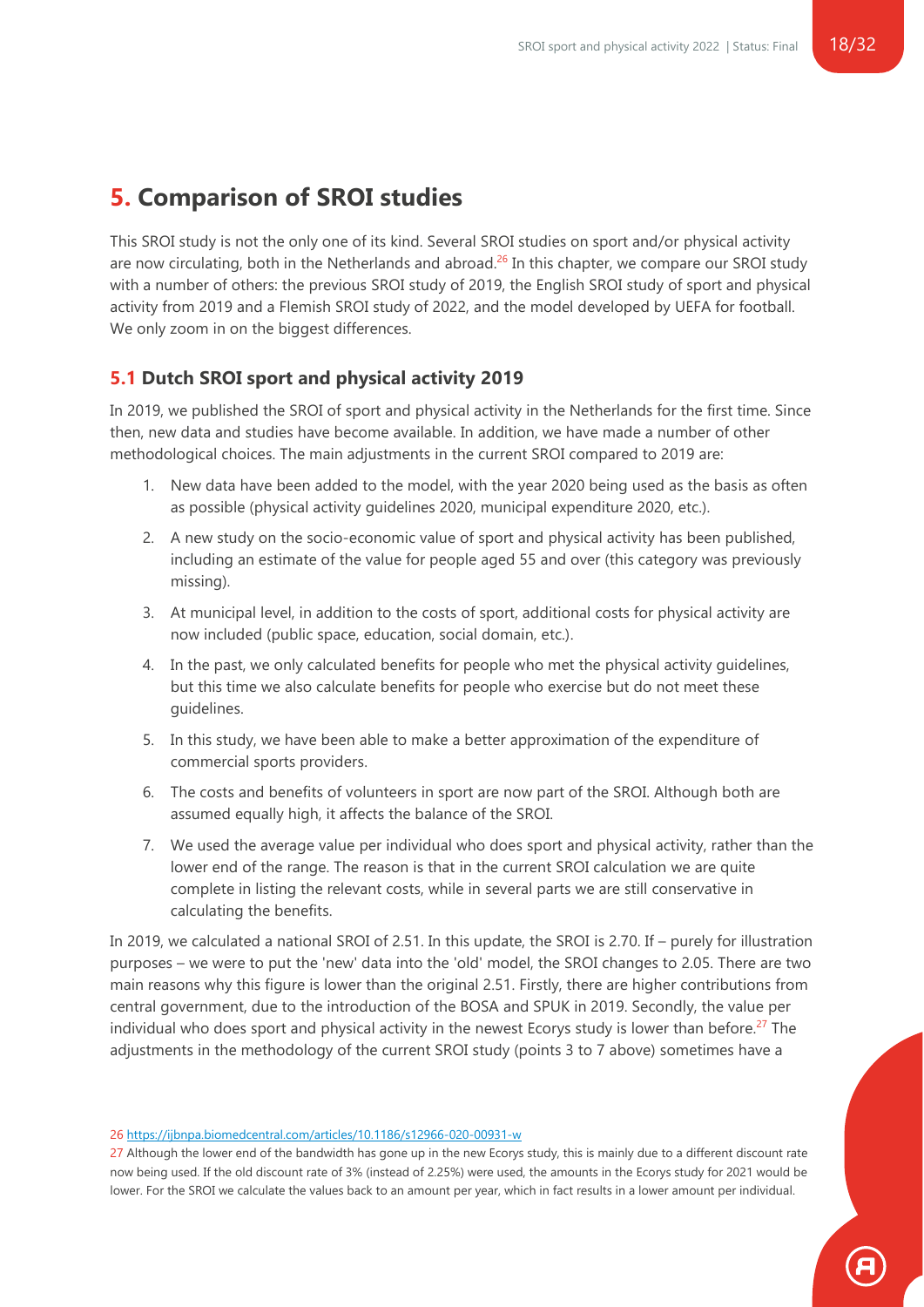positive and sometimes a negative effect on the SROI, but in the end they give an upward movement (from 2.05 to 2.70).

#### <span id="page-18-0"></span>**5.2 English and Belgian SROI's sport and physical activity**

Several SROI studies have been published abroad in recent years. The British were one of the first in this field and can be seen as the founders of the concept. Therefore, we explicitly draw a comparison with their recent SROI study.<sup>28</sup> In their most recent study, the British researchers arrive at an SROI of 3.28. This is higher than the SROI of 2.70 we calculated.

The two studies correspond on many points. Firstly, the demarcation seems the same – in both cases it is about sport and physical activity, meaning that passive participation and elite sport fall outside the scope of the study. Moreover, on the cost side the same categories are found. The financial amounts do differ, but this is probably related to the differences in how sport and physical activity is organised in both countries. Thirdly, the effects in the English study are also based on a threshold of 150 minutes of moderately intensive exercise per week for adults and 420 minutes for children. The Dutch physical activity guidelines have additional requirements (muscle and bone strengthening exercises, balance exercises), whereas the British calculated also benefits with a lower number of minutes of intensive exercise, but conceptually it corresponds. Finally, following the British study, in our new SROI study we have included the benefits of exercising less than the guidelines prescribe, as explained above.

The main difference with the British SROI study from 2020 is the classification and valuation of various returns. Besides savings on healthcare costs, the British study also calculates the positive effect of sport and physical activity on mental wellbeing and social capital. In fact, these make up by far the largest part of the total benefits. In the Dutch context an economic valuation of these effects is still lacking, but the positive effects of sport and physical activity on the quality of life are known, which in our SROI is a significant benefit.

Very recently, (a Dutch summary of) the SROI study in Flanders was also published.<sup>29</sup> There are differences between the two studies, but the way in which returns are determined largely follows the method used in England. In the Flemish study mental wellbeing and social capital are calculated, which was preceded by a survey of the Flemish population on, among other things, exercise behaviour, income, wellbeing and social capital. The Flemish SROI of sport and physical activity amounts to 3.56. In the closing section of the study a comparison is made with the Walloon SROI, which the researchers calculated at the same time. This amounts to 1.21.

#### <span id="page-18-1"></span>**5.3 Economic valuation of sport (UEFA model)**

The 'UEFA Grow SROI Model' is a framework for calculating the value of football, which has been developed by UEFA. All member associations can use it to do analyses for football in their own country. A report for the Netherlands was also written. 30

Although the model bears the title 'SROI', it does not actually return the SROI as an outcome. The UEFA model gives a valuation of the benefits of football as the outcome. This makes it incomparable with our research. However, for the less-informed reader it can be useful to understand the difference,

<sup>28</sup> Social Return on Investment of Sport and Physical Activity in England (Sheffield Hallam University, 2020).

<sup>29</sup> Social return on investment (SROI) from sports and physical activity in Flanders (Sheffield Hallam University & VU Brussels, 2022).

<sup>30</sup> <https://www.knvb.nl/downloads/bestand/26270/sroi-rapport>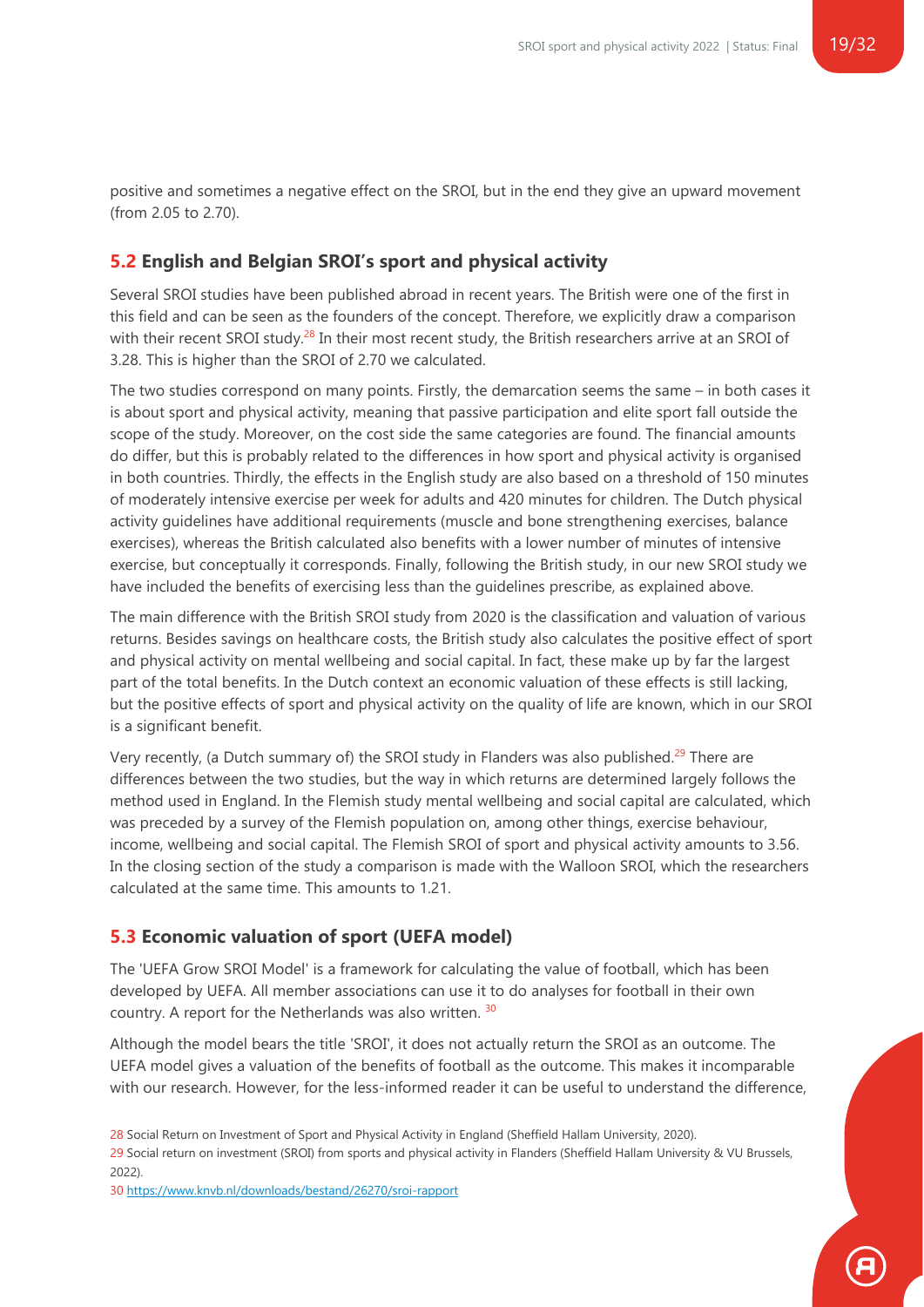so we will briefly discuss this. The type of returns in the UEFA model partly corresponds to the SROI studies on sport and physical activity. Mental well-being is also included, making it more in line with the English and Belgian SROI studies. In addition to a different outcome measure, the UEFA model also includes other categories of benefits. For example, investments in accommodation and spending by football players (contribution, catering, sporting goods, etc.) are included as economic benefits. In our SROI study, these are included as costs. The UEFA model also includes a valuation of employment effects, which falls outside the scope of our SROI. Finally, benefits from specific projects or programs (such as Walking Football) are included as a benefit. In our study, we did not specifically look at the value of separate interventions.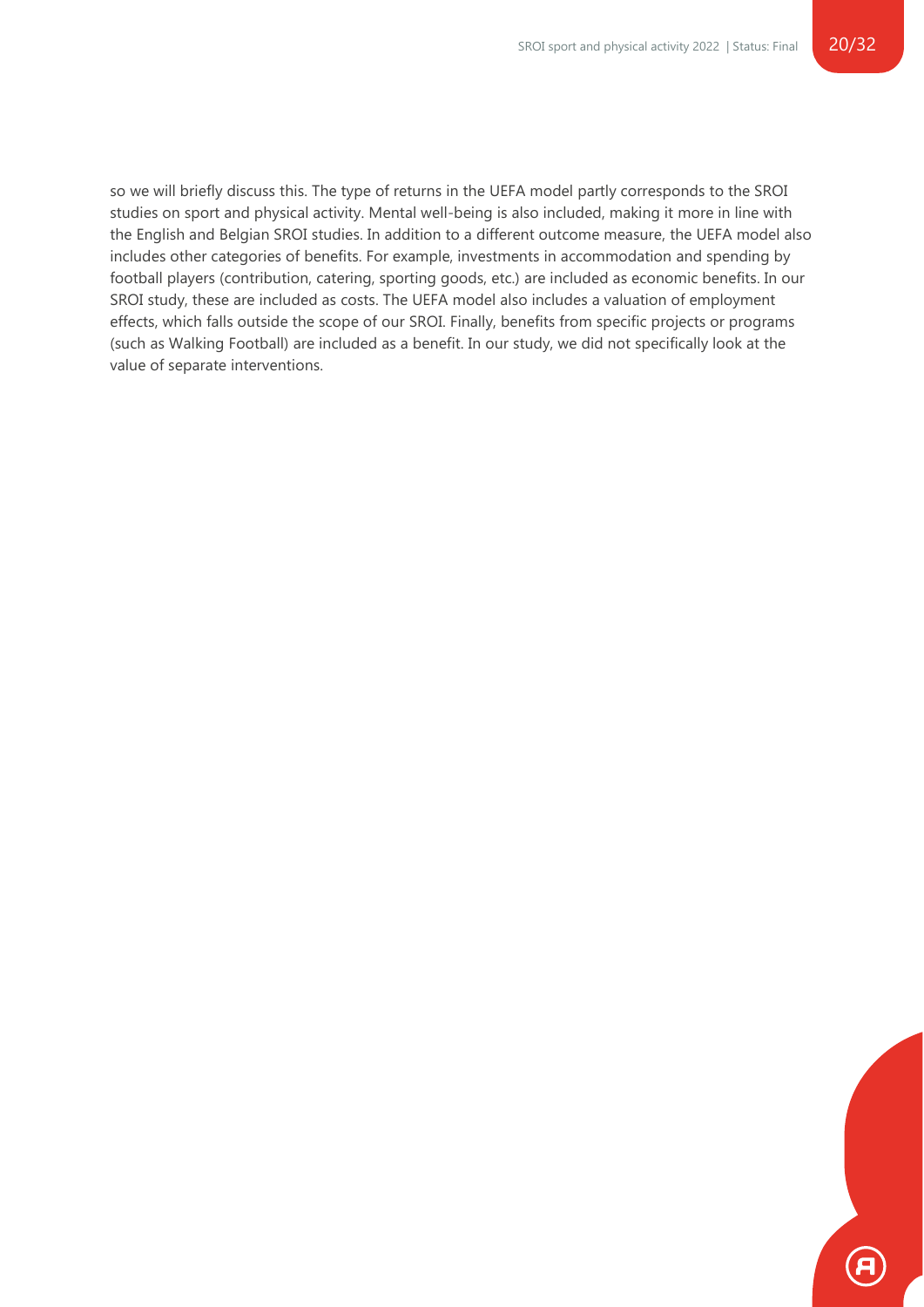# <span id="page-20-0"></span>**6. Discussion**

In this chapter, we present four themes that lend themselves to further improvement of the SROI. We place these themes on the agenda for discussion. In the run-up to the next update of the SROI, this chapter provides material to consider, discuss with sports economists, exercise scientists, policymakers and other stakeholders, and possibly conduct further research on.

#### <span id="page-20-1"></span>**6.1 Theme 1: Economic valuation of social effects**

We touched briefly on this theme in chapter 3. The benefits in the SROI model mainly follow from the effects on health. The positive effect of sport and physical activity on social components is often mentioned but has yet to be translated into an economic valuation. This is one of the reasons why the current SROI is an underestimation.

From abroad we have learned that there is now a tried and tested method for calculating the effect of sport and physical activity on mental well-being and social capital. Although the English are not alone in this, the method does find its origin there.<sup>31</sup> Based on the so-called Wellbeing Evaluation Approach, a relationship has been established between sport and physical activity participation, income and the feeling of well-being and the building of social capital. It follows from the English and Belgian SROI studies that these two effects are by far the greatest benefits from sport and physical activity.<sup>32</sup>

In the Flemish SROI study, the benefits per individual participating in sports and/or physical activity are listed separately. These are:

| Variable                                            | <b>Amount</b> |
|-----------------------------------------------------|---------------|
| Value mental well-being per individual              | €1,813        |
| Social capital value per individual                 | €2,560        |
| Value Mental well-being + Social capital individual | €4,373        |

Table 6.1: Valuation of mental well-being and social capital in Flemish SROI<sup>33</sup>

The value of mental well-being and social capital per individual who participates enough in sport and physical activity therefore amounts to about €4,400, based on the Flemish data and calculation method. That is without even taking the value of improved mental well-being and social capital for volunteers into account. The  $$4,400$  is considerably higher than the benefits per individual of ca. €1,500-€2,000 we use in our SROI study. This calculation provides an indication for the Dutch situation. But of course this would first have to be investigated more thoroughly using Dutch data. It is also important to note that mental wellbeing and social capital are such broad concepts that they should not simply be added to the already calculated returns. There is overlap with other effects in the current SROI model, especially with the increase in quality of life as a result of sport and physical activity.

The Knowledge Centre for Sport & Physical Activity is currently in discussion with several sports economists to see if a similar analysis using Dutch data is feasible. This is a positive development.

33 Social return on investment (SROI) van sporten en bewegen in Vlaanderen (Sheffield Hallam University & VU Brussels, 2022).

<sup>31</sup> See e.g. : Quantifying and valuing the wellbeing impacts of culture and sport (Fujiwara et al., 2014).

<sup>32</sup> Social Return on Investment of Sport and Physical Activity in England (Sheffield Hallam University, 2020).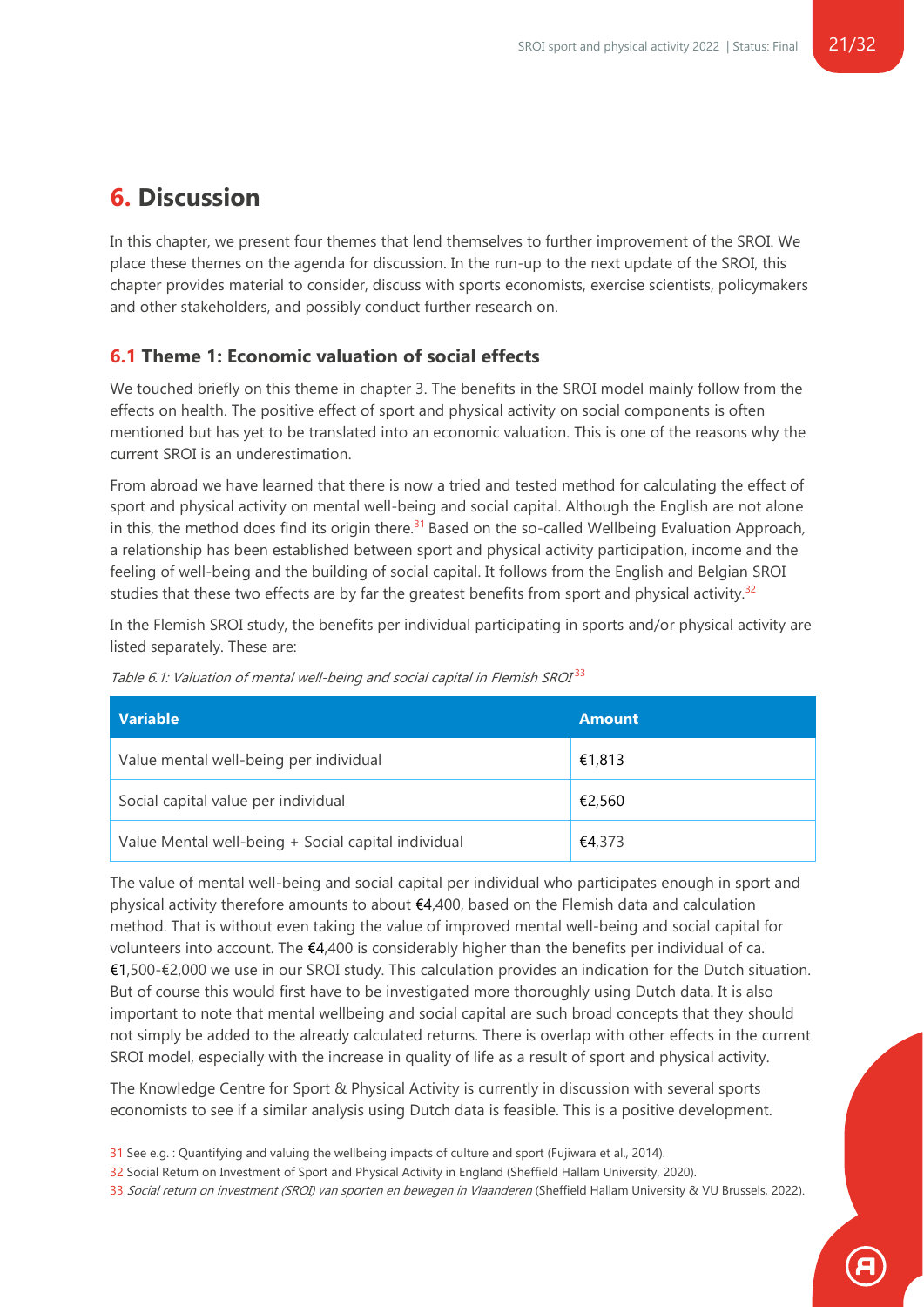However, we are not saying that this should automatically replace the current categorization and calculation of benefits. In our view, there is no "best" approach. The advantage of the English method is that the social value of sport and physical activity is better reflected in the calculation, meaning that there will not be too much focus on health effects. However, a disadvantage is that mental wellbeing is such a broad effect that an overlap with other effects is difficult to avoid; it can become a catch-all term of which it is unclear what exactly falls within. Nevertheless, it is useful to carry out this research in due course and to see what new insights it will yield. Whether and how it can be integrated into the SROI is a question for later.

#### <span id="page-21-0"></span>**6.2 Theme 2: Value of volunteer work**

New to this SROI is a valuation of the time commitment (costs) and productivity gain (benefits) from volunteer work. The Dutch sports sector relies heavily on the efforts of volunteers. People who are involved in a sports club appreciate this. It is a way to offer sports relatively cheaply, which is extra important for people with a small budget. At the same time, a slow decline in the number of active sports volunteers has been observed for years<sup>34</sup> and is expected to continue. The Netherlands Sports Council, among others, also advocates professionalization of sports providers, partly at the expense of volunteer hours.<sup>35</sup>

Given these developments, it is particularly important to be able to accurately reflect the value of volunteer work. Assuming that benefits equal costs fits into the current economic framework, but does insufficient justice to the value that volunteers add. One way of dealing with this is related to the previous discussion. In the English SROI study, for example, the value of the improvement of the mental wellbeing of volunteers was explicitly made clear, in addition to the value of their productivity. Another way of approaching the issue is to consider what would happen if volunteers were to disappear altogether, either autonomously or through deliberate replacement by professional staff. Firstly, the costs of participating in sports clubs would rise irrevocably. However, there may be additional benefits, such as a better range of sports, more interest in sports among the youth and a better climate for talent development.

It would be useful to think through this future scenario further with those involved and, in a general sense, to further understand the added value of volunteer work in sports. It is understood that the HAN, in cooperation with European educational institutions, is currently working on a study in this area.

#### <span id="page-21-1"></span>**6.3 Theme 3: Costs of cycling and walking**

In this SROI we take a broader look at municipal expenditure. We already knew that more money goes to sport and physical activity than is visible on the municipal sports budget. This time we have made an estimate of it. But with this broadening of the relevant costs, the question of where to draw the line is raised: which costs still belong in the model and which do not? We have noticed that this is a subject of much debate and that there is often something to be said for different lines of reasoning.

34 <https://www.sportenbewegenincijfers.nl/kernindicatoren/vrijwilligerswerk>

35 De opstelling op het speelveld (Netherlands Sports Council, 2020).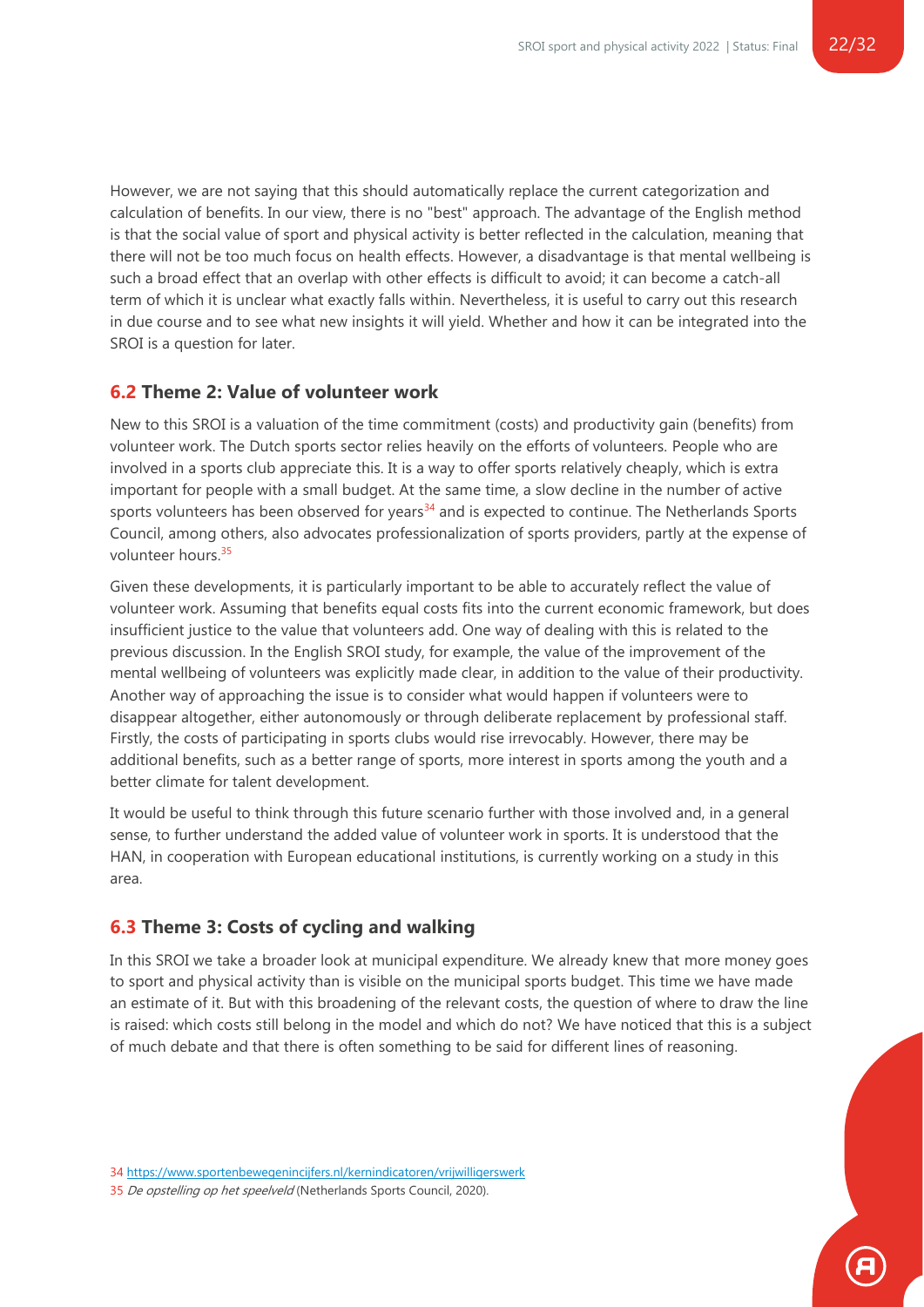In concrete terms, we encountered this in the case of cycling and walking. $36$  The lines of reasoning were:

- "Cycling and walking infrastructure is usually built with a different purpose than stimulating exercise behavior, namely to allow people to get from A to B easily and safely. The fact that people also exercise on this infrastructure is a nice side effect, but these costs do not belong in the SROI".
- "The fact that people go for a walk to run errands or pick up children from school by bike is a form of activity, but does not follow from a conscious decision to actively exercise. Therefore a substantiated share of the total costs for cycling and walking should be allocated to sport and physical activity: only the part of walking and cycling that takes an active form should be included."
- "The exercise guidelines are based on moderately intensive exercise, which is almost any kind of cycling and walking. So we have to include 100% of the costs of walking and cycling in the SROI model".

Because we cannot make a conclusive judgment on this ourselves, we present the effects of including costs for cycling and walking separately. We are referring specifically to the municipal costs of constructing and maintaining cycling and walking paths and the investments people make in (electric) bicycles or walking equipment.<sup>37</sup> Based on the inquiry among 11 Dutch municipalities mentioned earlier, we assume that municipalities spend approximately 5% annually on top of the sports budget on cycling and walking infrastructure. This is a fairly rough estimate. For the whole of the Netherlands this would add up to an amount of approximately €75 mln. The costs for regular (city) bicycles and ebikes are on an annual basis approximately € 1,350 mln.<sup>38</sup> And finally, walkers spend about €26 million a year (based on the percentage of active walkers in the Netherlands<sup>39</sup> and average spending per walker<sup>40</sup>). If we include these cost items in full, the SROI would change from 2.70 to 2.34, and if we included half of these costs, for example, the SROI would change to 2.51.

In addition: cycling and walking is not only municipal policy. The provinces are involved as well. The province of Drenthe, for instance, is in charge of the Cycling Agenda and the province of Groningen, among others, is very much involved in mobility investments. As described earlier, we have not been able to get a clear picture of the costs of provinces for sport and physical activity in the SROI study.

#### <span id="page-22-0"></span>**6.4 Theme 4: causality between costs and benefits**

In the SROI, we compare the costs and benefits, assuming that there is a certain relationship between the two. But that relationship is not one-to-one. Although it is plausible that without all the costs that are made to stimulate sport and physical activity, fewer people would exercise (and benefits would be

37 We assume that costs for road bikes, MTBs etc. are already included in the model under the heading 'sports equipment'. 38 [https://www.bovag.nl/nieuws/30-procent-meer-elektrische-fietsen-verkocht-in-](https://www.bovag.nl/nieuws/30-procent-meer-elektrische-fietsen-verkocht-in-20#:~:text=De%20coronacrisis%20heeft%20in%202020,van%20RAI%20Vereniging%20en%20BOVAG)

[20#:~:text=De%20coronacrisis%20heeft%20in%202020,van%20RAI%20Vereniging%20en%20BOVAG.](https://www.bovag.nl/nieuws/30-procent-meer-elektrische-fietsen-verkocht-in-20#:~:text=De%20coronacrisis%20heeft%20in%202020,van%20RAI%20Vereniging%20en%20BOVAG)

This source does not provide a complete breakdown of expenditure by type of bicycle. What is known, however, is that approx. 550,000 e-bikes have been sold, at an average price of €2,259. For the approx. 275,000 traditional bicycles, we assume an average price of €400.

39 [www.sportenbewegenincijfers.nl](http://www.sportenbewegenincijfers.nl/)

<sup>36</sup> The same discussion could be held, for example, about exercise activities at work or in the household. These also contribute to the physical activity guidelines, but are less directly associated with sport and physical activity.

<sup>40</sup> Bestedingen per uur sport | 2018 (Hover et al., 2019).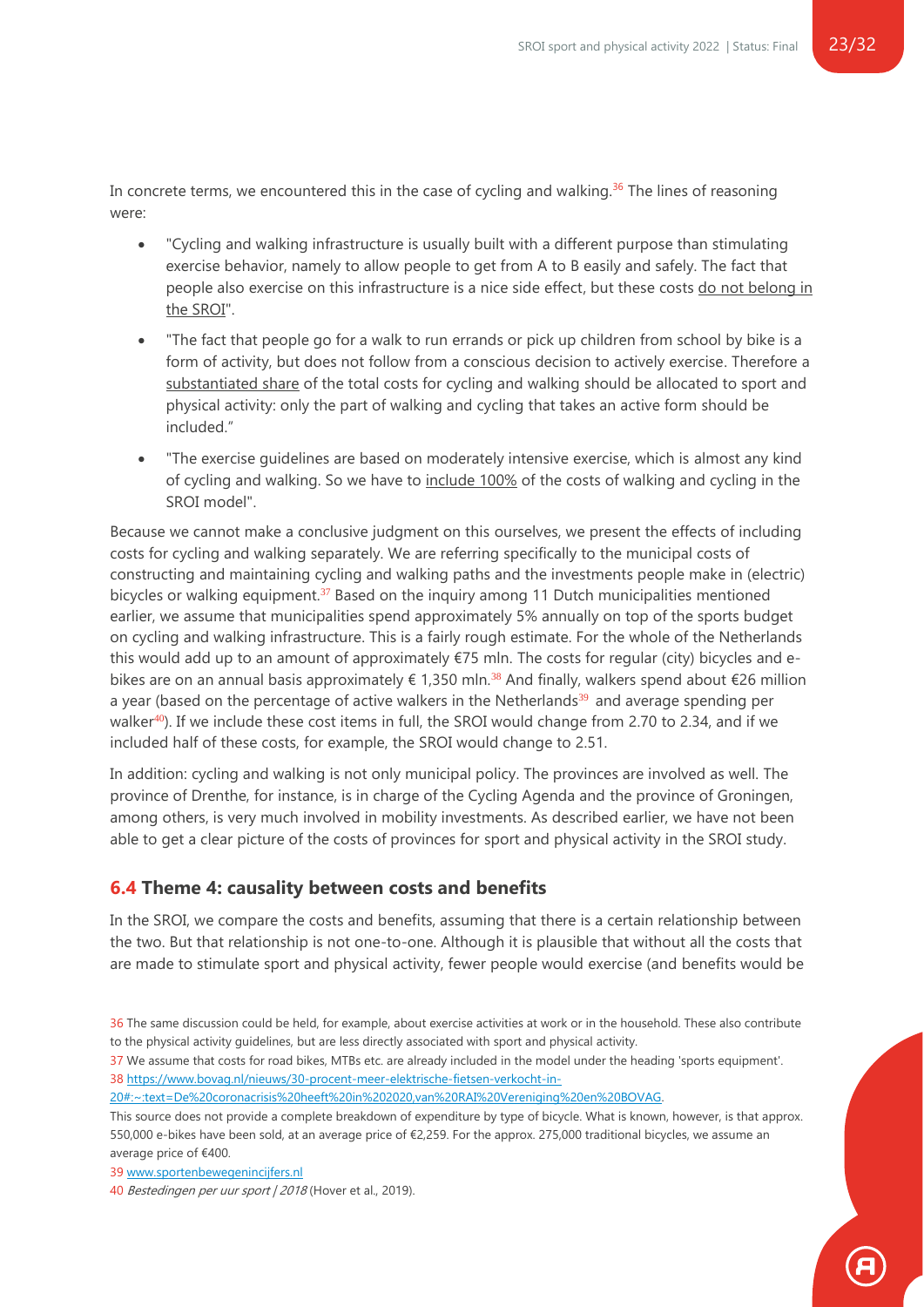lower), it is not the case that the level of sport and physical activity would drop to zero. In this chapter we will look at the knowledge of the relationship between expenditures and participation in sport and physical activity.

#### **Dissecting the impact on sport and physical activity**

A first way of looking at the relationship between costs and benefits in the SROI model is to consider how benefits are influenced outside the model and then apply corrections for this. If the corrections are made, there will automatically be a portion left over that can be attributed to the costs in the model.

We are talking, for example, about the following concepts:

- "Deadweight" to what extent the effect (in this case: sport and physical activity) already occurs on its own / spontaneously
- "Attribution" to what extent the effect follows from other activities / efforts
- "Displacement" to what extent the effect alone replaces other effects (redistribution of effects)
- "Duration" to what extent the effect wears off / is not sustainable over time

The British SROI study<sup>41</sup> on sport and physical activity defines these concepts. On the subject of displacement, the researchers note that it is irrelevant to this analysis because the measure of sport and physical activity participation that is used already includes everything and a displacement from one activity (e.g. hockey) to another (e.g. running) does not affect this outcome – provided it leads to the same frequency, duration and intensity of physical activity. The same applies to the Dutch physical activity guidelines. "Duration" is also argued to be rejected, under the assumption that although the SROI is an annual snapshot, it actually reflects the entire dynamic process of continuous investment and participation in sport and physical activity. We agree to this line of thinking for our SROI study.

The argumentation around "deadweight" and "attribution" is more difficult. These terms summarize the extent to which external influences influence participation in sport and physical activity. For example, without all the expenditures in the SROI model, people will still meet the physical activity guidelines, for example by climbing stairs, gardening, doing chores or at work. This implies that not all benefits in the SROI study are additional. However, it is difficult to determine how high the correction for deadweight and attribution should be. In the *Quick Scan SROI voor de Diabetes Challenge* (2019), the researchers applied such a correction and in each case – conservatively – attributed only 25% to 49% of the impact achieved to the intervention. The public summary of this study does not contain any substantiation of the percentages, which makes it impossible to judge the merits of these percentages.

This year RIVM is conducting an in-depth study into the extent to which the physical activity guideline figures can be explained by various activities. In other words: how many of the people who meet the physical activity guidelines meet them because they walk or cycle, how many because they practice a particular sport, etc. This insight may help to further think about deadweight and attribution, since it provides insight into how the physical activity guideline data can be broken down into parts, and for each part which activities are dependent on the costs in the SROI model, which partially, and which not at all.

41 Social Return on Investment of Sport and Physical Activity in England (Sheffield Hallam University, 2019).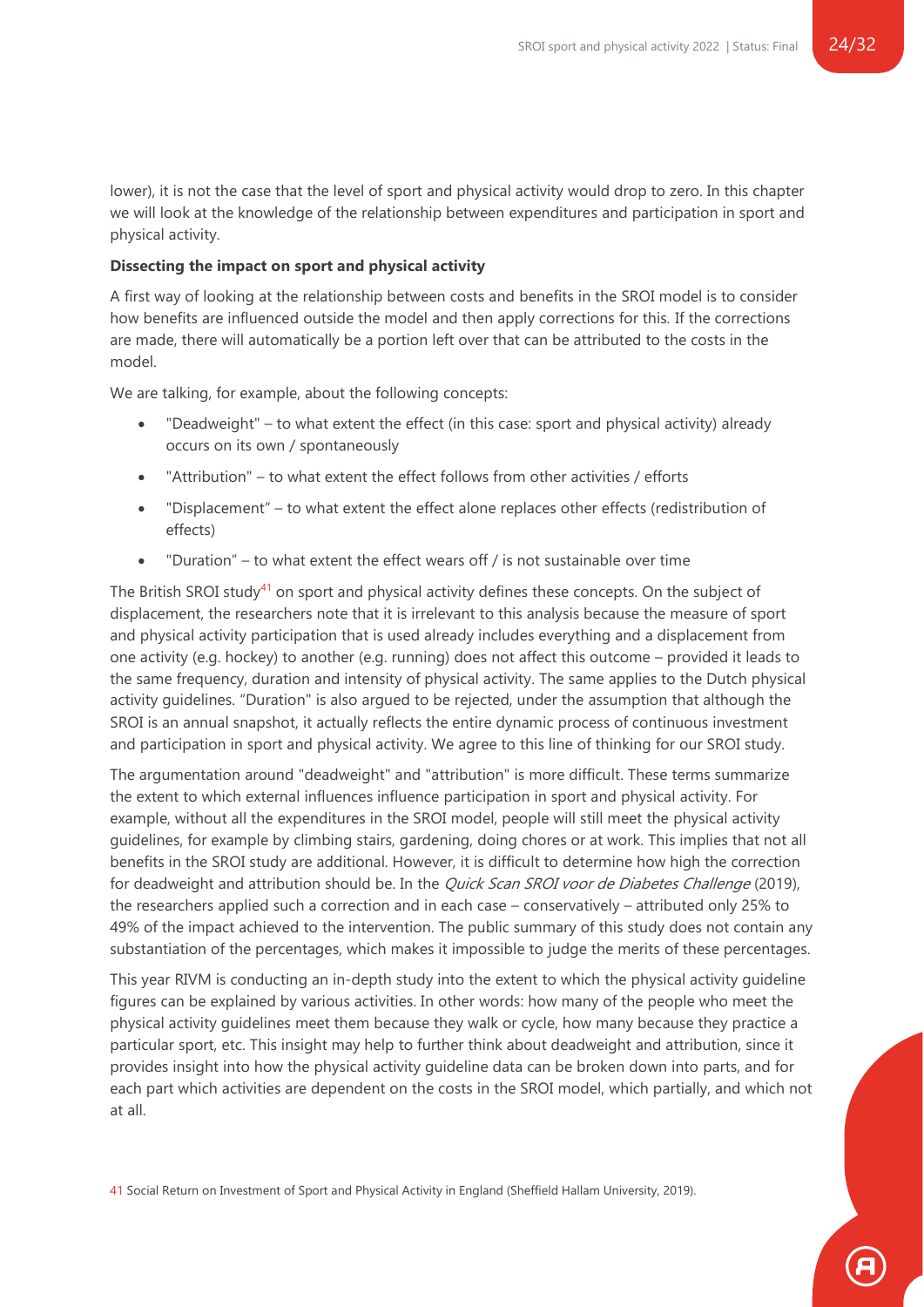#### **Municipal expenditure and sport and physical activity (research-based approach)**

With a policy lens on, it is interesting to know whether, in particular, municipal sport and physical activity expenditure matters in the SROI. The link between municipal expenses and sport and physical activity behavior has been modeled in various ways. In the earlier SROI study we already paid attention to Hoekman's research.<sup>42</sup> Based on regression analyses, whereby several variables were controlled for, this study showed, among other things, that there is a positive relationship between municipal sports expenditure and sports (club) participation of young people and a negative relationship between this expenditure and sports participation of adults. In the latter case, reverse causality may play a role: municipalities may spend more (e.g. deploying community sport coaches) precisely because sports participation is relatively low.

In 2019 the Netherlands Institute for Social Research (SCP) and the RIVM presented an explanatory model for sports participation.<sup>43</sup> This shows that local sports policy has only limited explanatory value. The environment, socio-economic characteristics, motives and interpersonal characteristics have much more influence on sports participation. Something that Hoekman also observes in his research.

The *Monitor Sportuitgaven Gemeenten 2020* (Mulier Institute, 2021) further elaborates on this subject. For this monitor, several regression analyses were conducted to investigate the relationship between municipal sports expenditure on the one hand and weekly sports activities or compliance with physical activity guidelines on the other, in some cases controlling for background variables. None of the analyses show a significant relationship, which confirms the results of previous studies.

All mentioned studies analyze connections, but do not say anything about causality. The SCP study explicitly mentions as a limitation the fact that expenditure and sport and physical activity behavior are measured at the same time (cross-sectional data), which excludes statements about causality. Moreover, it should not be forgotten that the analyses were done given the current state. The sports infrastructure in the Netherlands is fairly well developed and the facilities are in a good state in many municipalities (and facilities are usually easy to reach by bicycle or on foot). An important question is what the conclusions from these studies would be in a world where sport facilities would be significantly worse or differences between municipalities would be greater. In any case, based on these studies it cannot be concluded that municipal sports expenditure has little effect.

#### **Municipal expenditure and sport and physical activity (economic approach)**

Another way of looking at the relationship between municipal spending and benefits from sport and physical activity is from a theoretical-economic point of view: what would the world look like without government policy for sport? Or, in other words: a world where sports are left entirely to the market. This line of thought follows the chain below. From this figure follows a possible relationship between the sports policy of (local) governments on the one hand, and the value that is created because people start to exercise and sport on the other hand. But it also shows that many other (external) factors influence the components of that chain.

42 Sport policy, sport facilities and sport participation - A socio-ecological approach (Hoekman, 2018). 43 Opportunities for sporting growth? - An explanatory model for sports participation (SCP, 2019).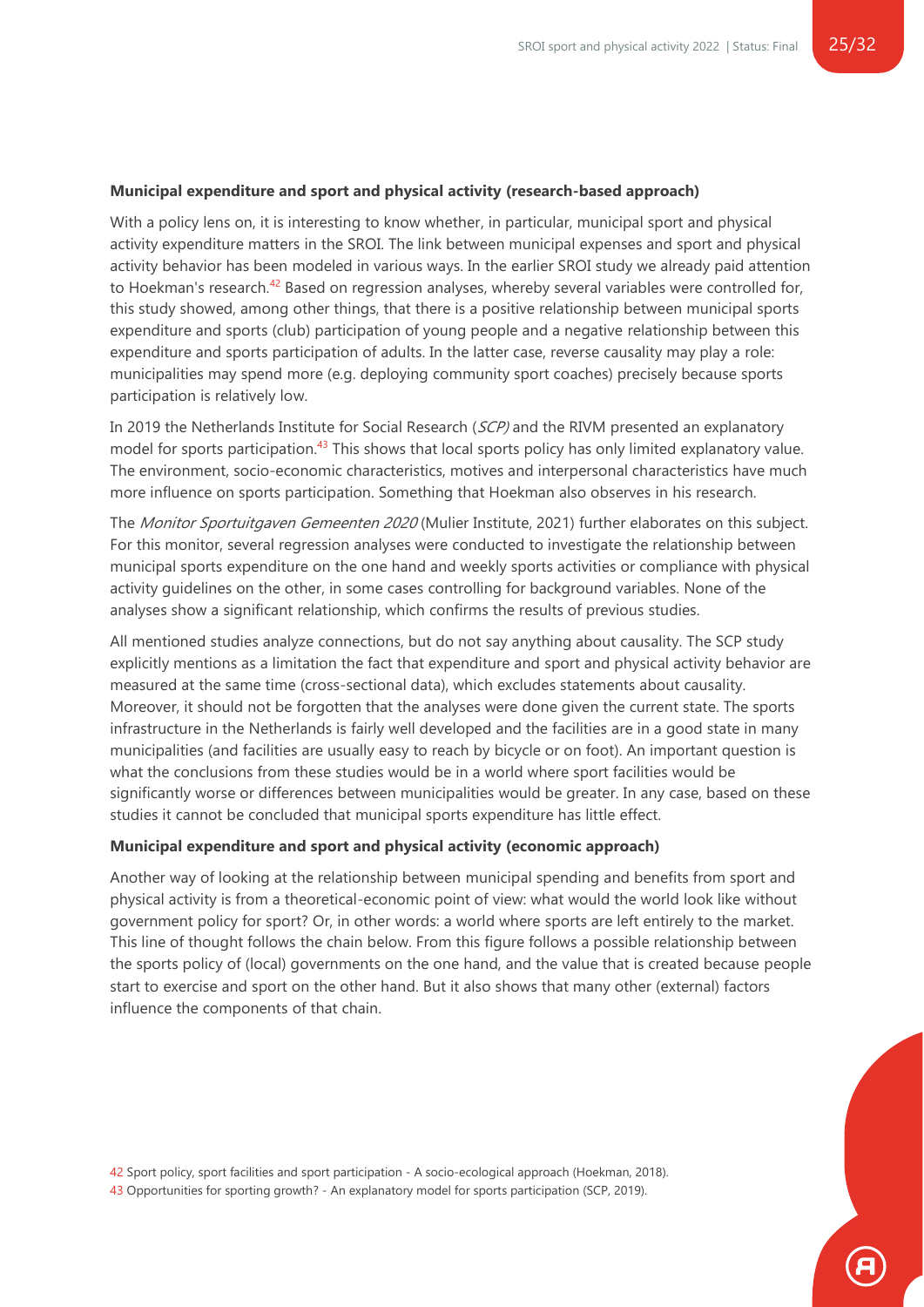

#### Figure 6.1: Causal chain from sport policy to the value of sport and physical activity

By far the largest part of government resources for sports goes to maintaining a basic supply of sports, by paying for sports facilities and operating subsidies for non-commercial sports providers. Of course we do not know what would happen if governments (especially municipalities) stopped pursuing sports policies immediately. Undoubtedly, some impoverishment of the sports infrastructure would occur, because not everything can be absorbed by the market. Sports facilities that are currently managed by municipalities will have to be transferred to other parties or will disappear if the land is given a different purpose (e.g. housing). Swimming pools will have great difficulty staying afloat financially without a governmental contribution. Sports clubs that are  $-$  directly or indirectly  $$ subsidized will be forced to raise their (subscription) prices, see some of their members leave and (as a result) possibly collapse. The annual costs for commercial sports are more than three times as high as for sports clubs.<sup>44</sup> If we add the indirect contribution of municipalities to sports clubs, through the charging of a rent that does not cover the municipal costs, to the contribution prices, the price level of sports clubs becomes comparable to commercial sports.<sup>45</sup>

It is expected that especially young people – as a major customer of sports clubs – and low-income households will suffer from the abolition of local sports policy. The latter group has a smaller buffer and is less able to absorb price increases. In the current situation, they also receive an allowance from some municipalities to play sports for free or at a reduced rate. High-income households will find it easier to switch to commercial sports. Adults are less dependent on the opening of sports facilities (than young people)<sup>46</sup> and are more likely to switch to unorganized sports (such as cycling and running) and home sports. Overall, the sports sector expects that a decrease in sports participation is inevitable when sports clubs become more expensive.<sup>47</sup>

During the corona measures, we were able to observe what happens when a (temporary) substantial part of the sports infrastructure is inaccessible. In the extreme, because during lockdowns all sports providers (including commercial ones) were affected. At various times during the pandemic there have been forced closures or restrictions on sports venues, affecting the sport and physical activity behavior of citizens. The picture that emerges from various studies is that the corona measures had a limited effect on the amount of sport and physical activity and mainly influenced the way of doing sport and physical activity: more outdoors and more unorganized than before.<sup>48</sup> A large part of the Dutch

- 45 Brancherapport Sport 2019 (KPMG, 2019).
- 46 Monitor Sport en Corona IV (Mulier Instituut, 2021).
- 47 De prijzen van sport (Netherlands Sports Council, 2020).

48 Monitor Sport en Corona IV (Mulier Instituut, 2021). Several studies have been written about the impact of corona on sport and physical activity participation. We will mainly refer to Monitor Sport and Corona, because it provides a nice overview.

<sup>44</sup> Brancherapport Sport 2019 (KPMG, 2019).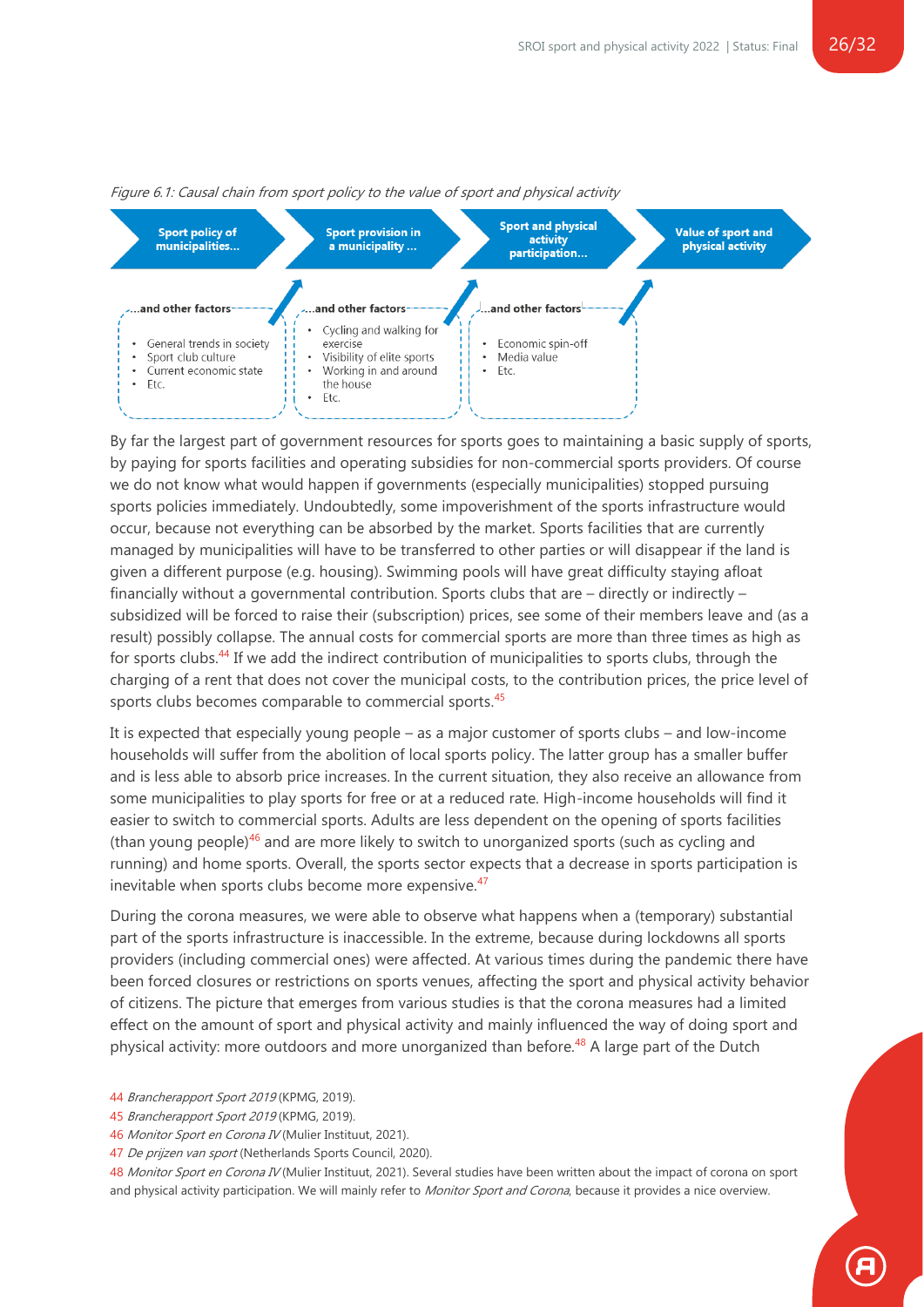population has started to practice new or other forms of sports as a result of the corona measures, partly permanently. More people did (and still do) cycling, running, fitness and yoga. Especially during periods of restrictions, the number of members with sports clubs or commercial sports provider decreased and the popularity of sports in a non-organized context increased. After the restrictions were reversed this partly "recovered".<sup>49</sup>

Not all research makes an equally clear distinction between sports on the one hand and physical activity on the other. In a recent modelling study the RIVM examined three policy-relevant scenarios that show a change in the percentage of adults that comply with the physical activity quidelines.<sup>50</sup> One of the scenarios involves the elimination of sports activities. This scenario is intended to provide insight into the share of sport within 'exercising' as a whole. Based on non-sport activities, in the year 2019 only 37% of adults met the physical activity guidelines (compared to 49% when including sport). This would therefore represent a significant decline. It should be noted, however, that if sport were actually to disappear, this would probably be partly compensated by substituting it with exercise activities.<sup>51</sup> But that there is a direct relationship between sport participation and meeting the physical activity guidelines is clear.

Furthermore, differences could be observed between target groups during the corona measures. Especially the lower educated and the lower income groups started to exercise less. This partially recovered after the measures were relaxed, but not completely. Especially sports participation among the lower educated and the low-income groups improved after measures in the sports sector were reversed, which is an indication that they profited most from it.<sup>52</sup> In his dissertation De Boer (2022) discusses the effects of COVID-19 on socio-economic differences in exercise behavior in 2020. He concludes that the (already existing) differences in exercise behavior between groups of low and high socio-economic status (SES) increased considerably as a result of the pandemic and the measures taken. This difference was also partly still present in the period in which restrictions were lifted, which indicates a permanent difference and demonstrates the urgency of encouraging exercise in general, but also sports participation, among (especially) people in the low SES groups.<sup>53</sup> Precisely in this group health care costs are already relatively high and the quality of life is low, as a result of which a decline in exercise can cause extra damage.

In short, in a general sense we can say something about the relationship between local sports policy, the state of the sports infrastructure and accessibility of sports, the impact on participation in sport and physical activity behavior and ultimately the value that this generates. This does not yet establish a relationship between costs and benefits in the SROI model, but we do present an alternative line of thinking to analyze this relationship, based on a theoretical-economic framework and practical insights. In the hypothetical situation that the (local) sports policy would disappear completely, it is to be expected that, among other things, a reduction of the sports supply would take place, the diversity of sports would decrease, accessibility of sports for especially young and vulnerable people would decrease, more people would register with commercial sports providers and especially adults would start practicing more individual forms of sport and physical activity.

49 Monitor Sport en Corona IV (Mulier Institute, 2021).

50 Impact van scenario's voor sport en bewegen op gezondheid en zorgkosten (RIVM, 2022).

51 During the corona pandemic, for example, people started doing more DIY and gardening. But the question is whether this is related to restrictions that applied to the sports sector at the time, or to other measures (which made people more housebound).

52 Monitor Sport and Corona IV (Mulier Institute, 2021).

53 Sport as a medicine for health and health inequalities (W. de Boer, 2022).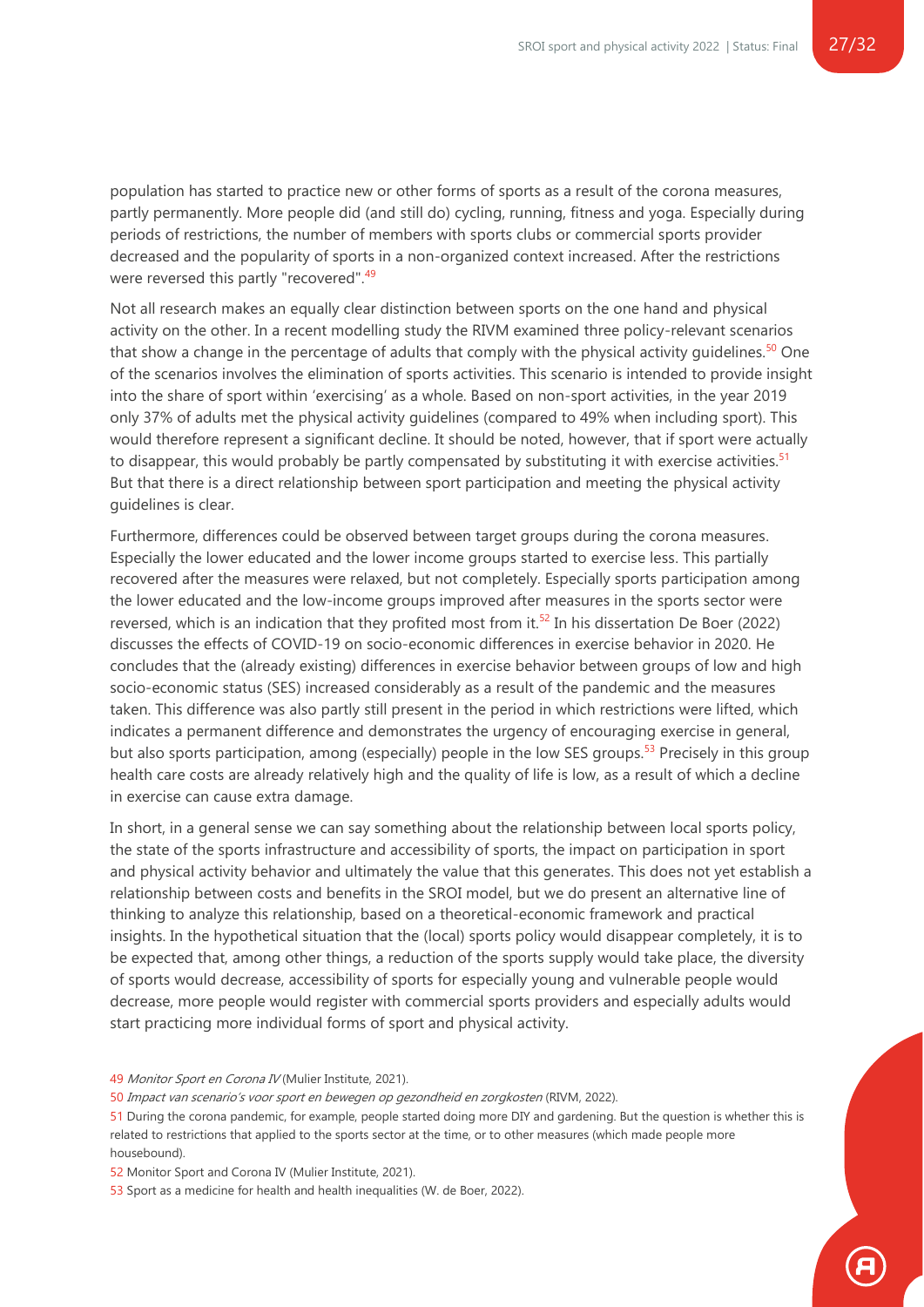For the SROI this would mean that (i) there is a shift of costs – less public funding in sports, more spending by citizens on commercial sports and sports equipment, (ii) the sport and physical activity participation rate decreases among specific target groups, and (iii) the social side of sport and physical activity decreases in size, due to a shift from organized sports to more individual sports. Overall, the effect of these three effects on the SROI appears to be negative.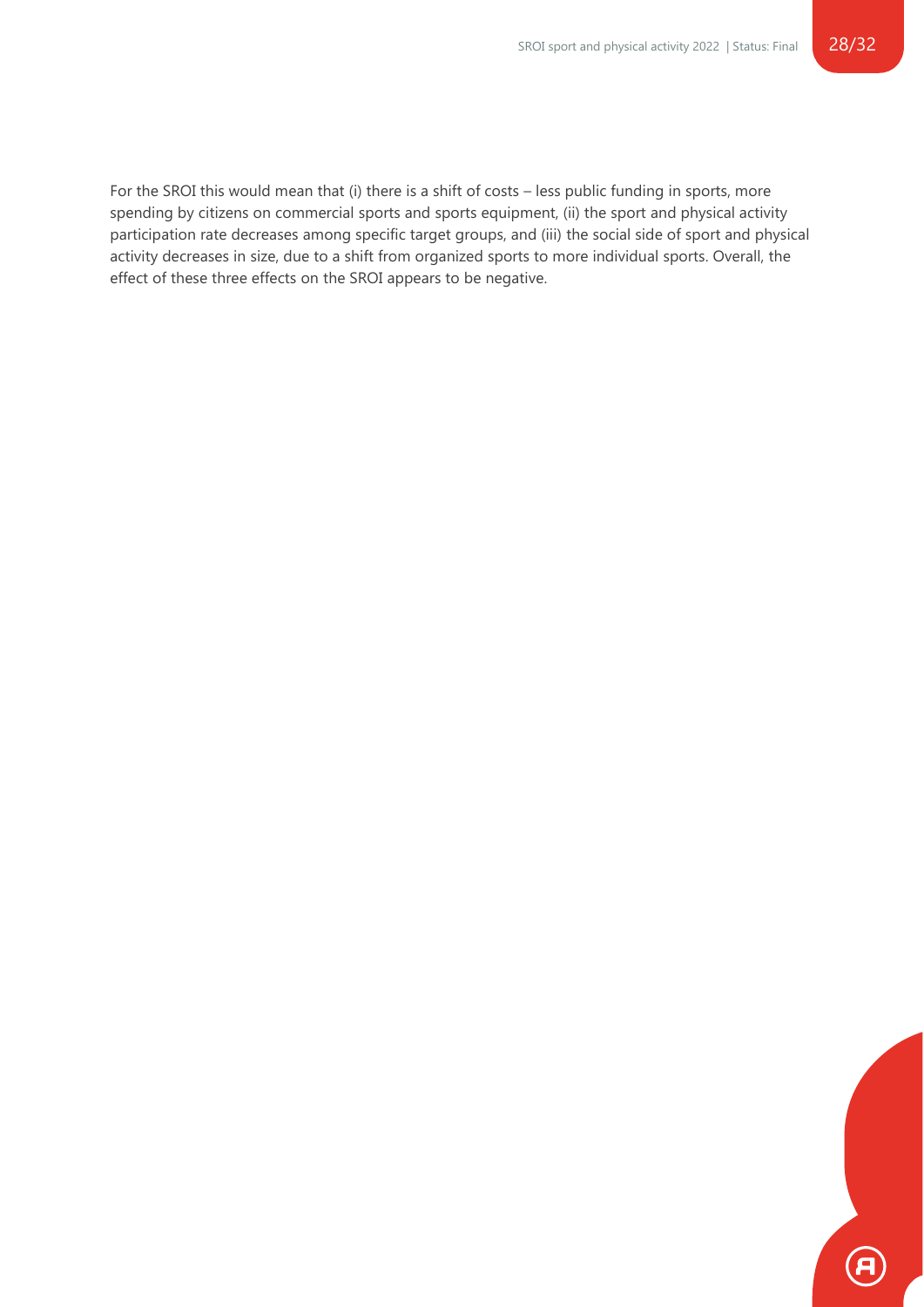# <span id="page-28-0"></span>**Appendix 1: consulted persons**

For this SROI update, we have spoken to or received feedback from the following experts:

- Andries Kuipers (CBS)
- Hugo van der Poel (Mulier Institute)
- Niels Peters (BCI Global)
- Wanda Wendel-Vos (RIVM)
- Wimar Bolhuis (Ecorys)

We also held three meetings with various combinations of municipalities during the study. The participants in these sessions were:

- Corniel Groenen / Mariëlle van Houtum (Den Bosch)
- Dennis Winne (Middelburg)
- Dinie Kolk (Harderwijk)
- Erwin Schipper (Putten)
- Ferdy Nugteren (Noordwijk)
- Hans Slender (Groningen)
- Ivo Reuvers (Heerlen)
- Jur Elzinga (Hilversum)
- Lisa Borst (Enschede)
- Mari Rovers (Meierijstad)
- Mark van der Voort (Vlaardingen)
- Mirjam Wallien (Breda)
- René Joustra (Nieuwegein)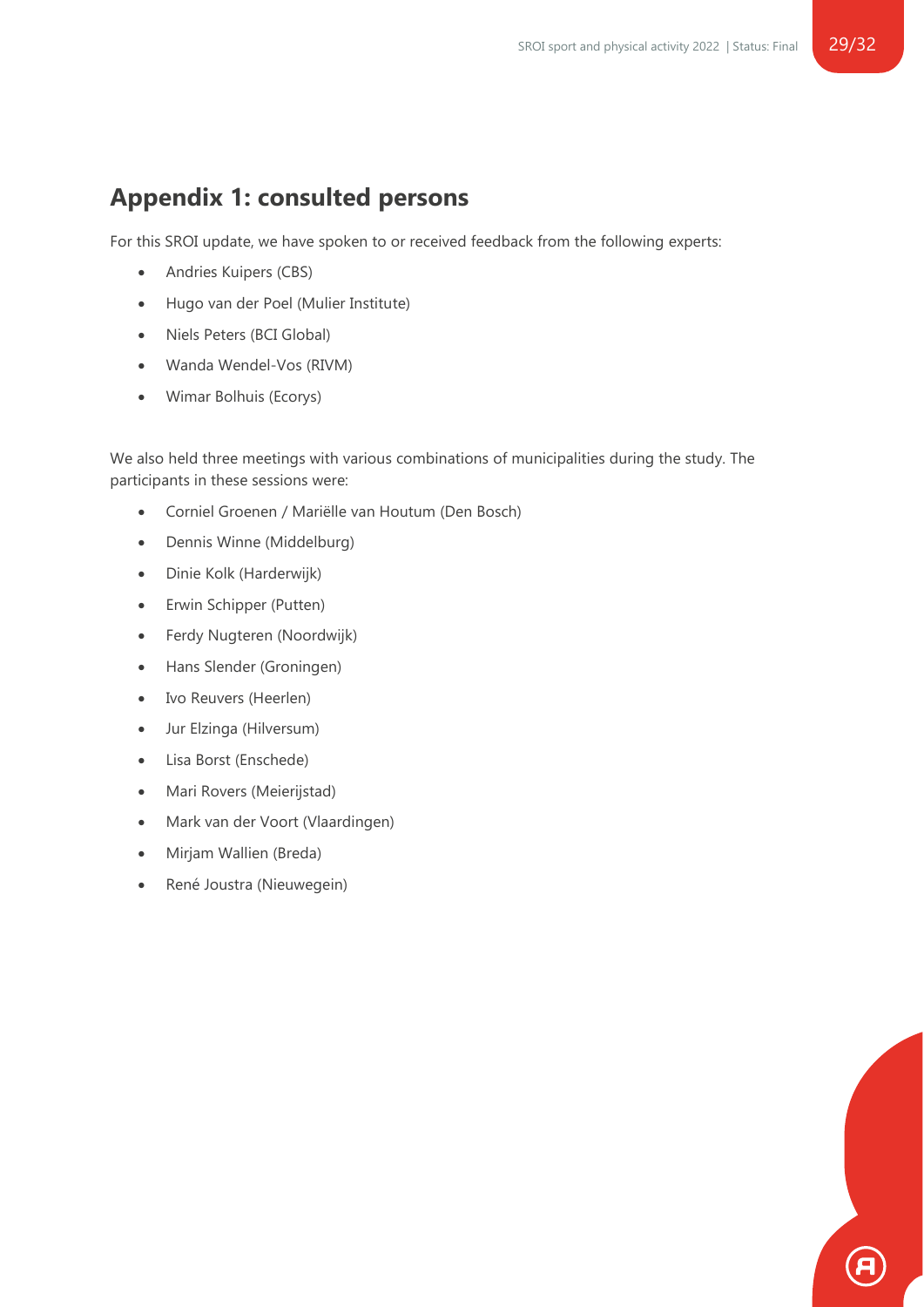# <span id="page-29-0"></span>**Appendix 2: choices for allocation to municipalities**

#### **Costs**

For some municipalities CBS IV3 data were missing in the 2020 publication. In those cases, we have used the data from 2019.

Apart from the CBS IV3 data on expenditures on sport and physical activity, which are available on a municipal level, the costs in the SROI model are available at a higher geographical level. Therefore calculation rules are needed to allocate them to Dutch municipalities. We use three general allocation keys, which we apply to almost all cost categories:

- A distribution based on the *number of inhabitants* in a municipality compared to the Netherlands. 54
- A distribution based on the *number of sporting inhabitants* (weekly active in sports) in a municipality compared to the Netherlands.<sup>55</sup>
- A distribution based on the *number of sports club members* (KISS data) in a municipality compared to the Netherlands.<sup>56</sup>

| <b>Cost category</b>                                         | <b>Distribution key</b>        |
|--------------------------------------------------------------|--------------------------------|
| Contribution of the Ministry of Health, Welfare<br>and Sport | Number of inhabitants          |
| Sports clubs and federations                                 | Number of sports club members  |
| Commercial sports providers                                  | Number of sporting inhabitants |
| Swimming pools                                               | Number of inhabitants          |
| Sports equipment                                             | Number of sporting inhabitants |
| Volunteer work                                               | Number of sports club members  |

One cost category has been allocated to municipalities in a different way: for physical education we take the number of pupils (regular and special education).

#### **Benefits**

For the calculation of the benefits per municipality, we use data from the *Gezondheidsmonitor* 2020. Unfortunately, the 2020 survey lacks data for the Utrecht GGD region (except for the municipality of Utrecht itself). For these municipalities, and for some of the Wadden Islands of which the data are also missing, we use the edits by the RIVM based on the 'SMAP methodology' as an approximation. Using

<sup>56</sup> Available from [www.sportenbewegenincijfers.nl](http://www.sportenbewegenincijfers.nl/)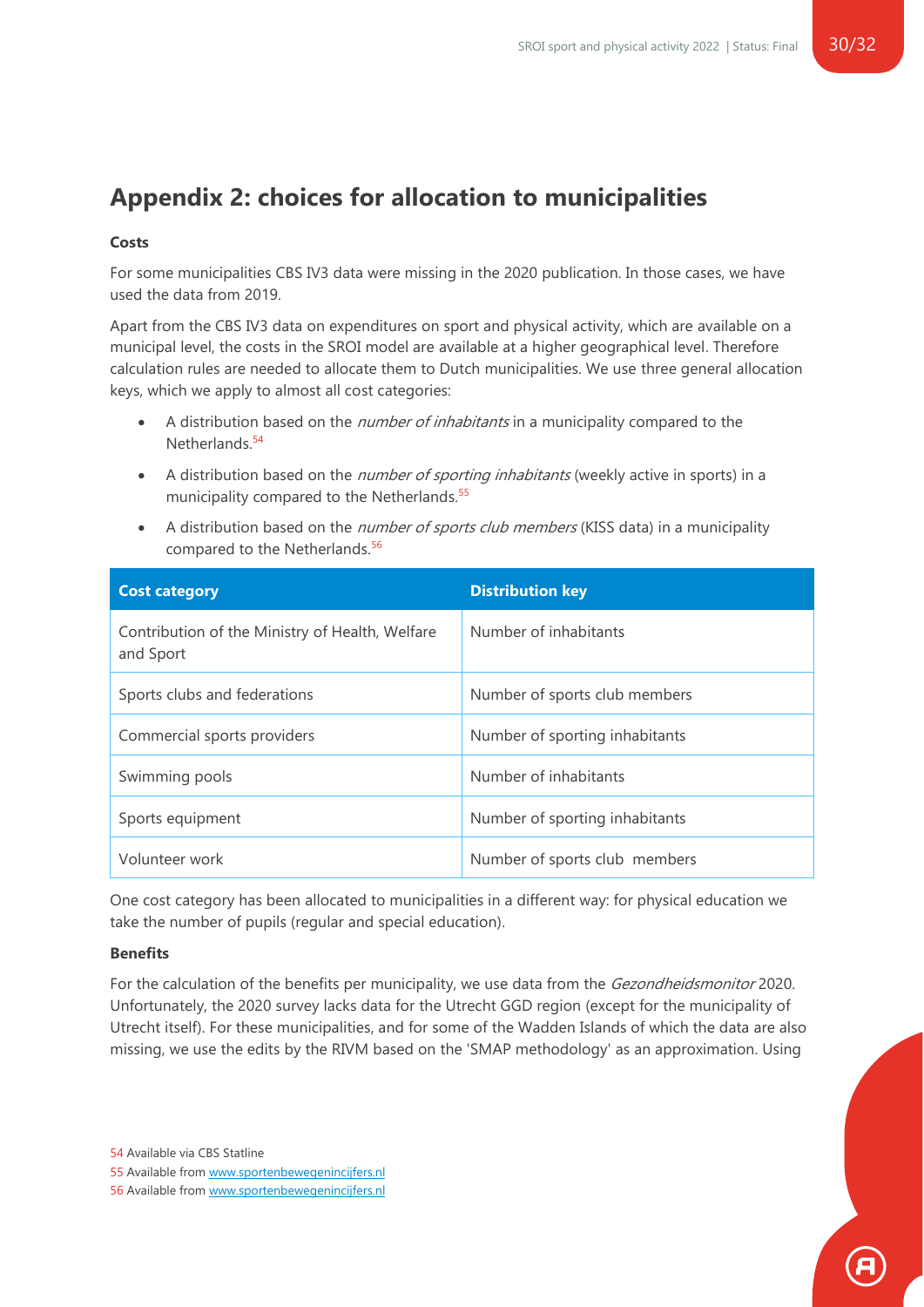this method, estimates were made for all municipalities at district and neighborhood level on the basis of lifestyle characteristics.<sup>57</sup> In practice, these estimates prove to be fairly accurate.

The Gezondheidsmonitor 2020 does not contain data on the age group up to 18 years. As an approximation we assume that in each municipality (and in the whole of the Netherlands) the percentage of young people that meets the physical activity guidelines is 0.7% lower than the total of the municipality (and the Netherlands). This 0.7% is the average difference that follows from the Leefstijlmonitor. We apply this to the Gezondheidsmonitor data.